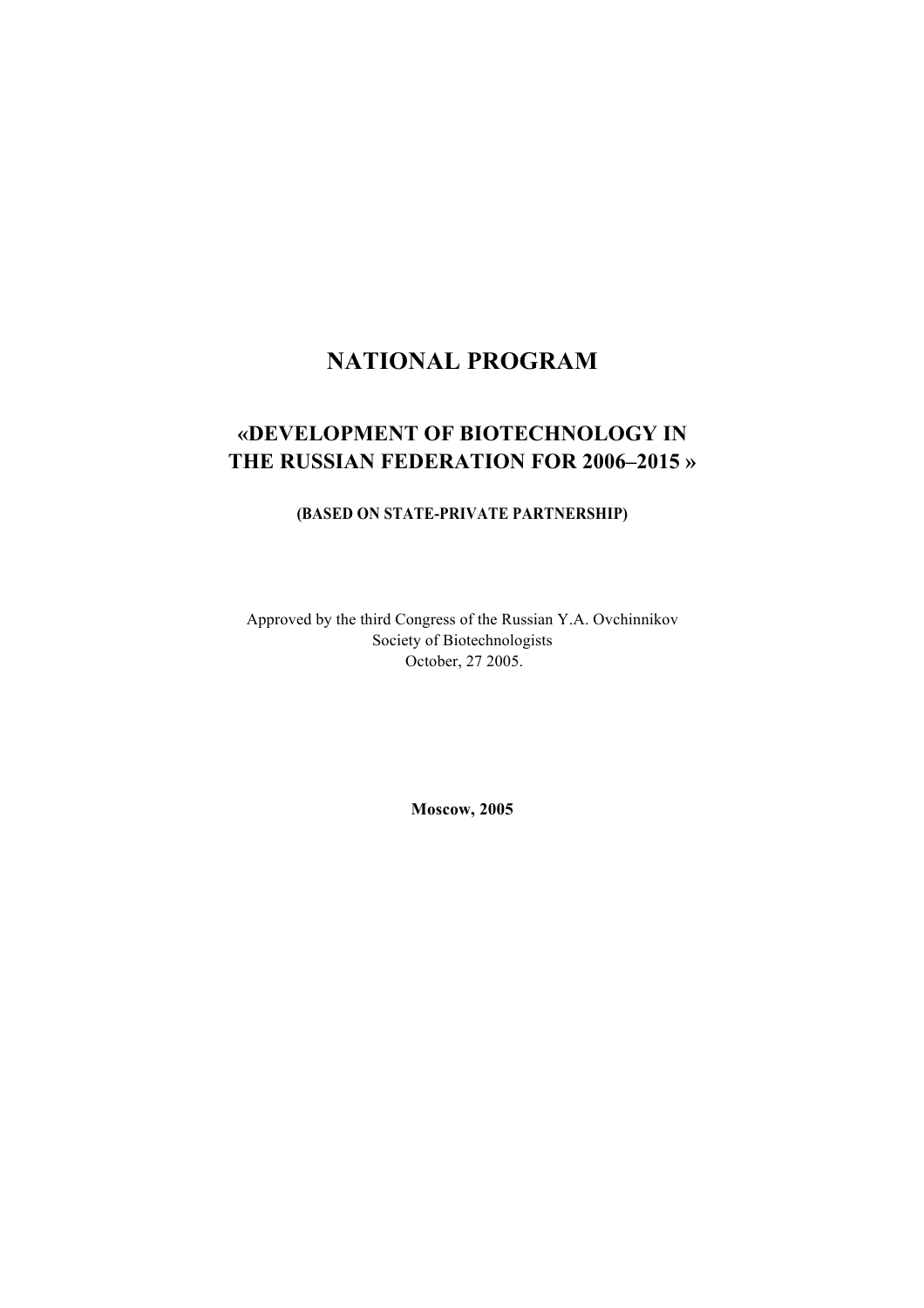### **WORK GROUP**

VASILOV R.G. – President of the Russian Biotechnology Organization, professor, PhD in Biology (*head*)

VOROBYOV V.S. – member of the Central Board of the Russian Biotechnology Organization, candidate of science in Medicine (*secretary*)

ALEKSEYEV L.P. – Deputy Director of the SSC of Immunology, professor, PhD in Medicine

BORISENKO Y.G. – Professor, Moscow Institute of Food Biotechnology, PhD in Technology

DEBABOV V.G. – Director, state SRI Genetics, corresponding member of RAS, academician of RAAS, PhD in Biology.

ZVEREV V.V. – Director, SRI of virus preparations, RAMS, PhD in Medicine

IVANENKO A.I. – co-chairman, board of Directors of the Union of Biotechnological Enerprises, chairman of the Board of Directors, "Vostok" PLC, candidate of Economic science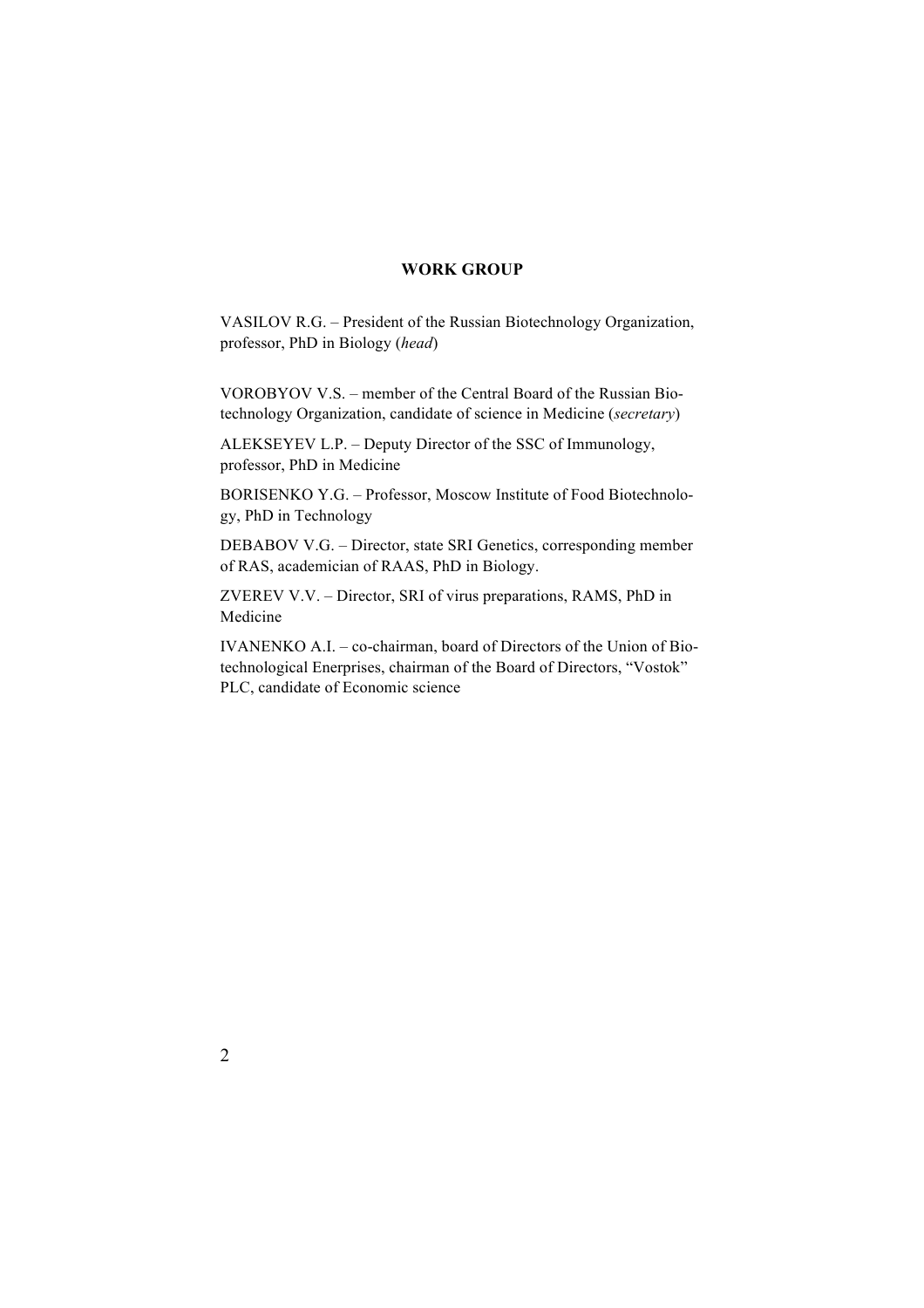*The national program "Development of biotechnology in the Russian Federation in 2006-2015" has been developed by the Work group according to the Resolution of the Second Congress of the Russian Biotechnology Organization as of October 15 2004.* 

*The Program was developed by the governing bodies and experts of the Russian Biotechnology Organization, the Union of Biotechnological Enterprises, the Information-Analytical Center of Medical and Social Problems.* 

*The development of the Program was supported by the State Duma of the RF, the General Board of the party "Yedinaya Rossiya", Ministry of Health and Social development of the RF, Ministry of Education and Science of the RF, Russian Academy of Sciences, Russian Academy of Medical Sciences, Russian Academy of Agricultural Sciences, a number of RAS establishments (M.M. Shemyakin and Y.A. Ovchinnikov Institute of Bioorganic Chemistry, RAS, RAS Scientific Center, Puschino ), profile organizations of a number of ministries and departments (SSC of Immunology,State SRI Genetics, SRI of Microbiology ME RF), non-state structures ("Vostok" PLC, "Bioprocess group of companies" LLC, "MDS Diaplus" LLC)..*

*The Program was developed according to the federal and regional legislation in the area discussed, statutory acts and target programmes in the area of Medicine, Biology and Biotechnology on the whole, the data from Goskomstat of Russia, the projects of the Ministry of Education and Science of Russia, foreign sources (projects, agreements, digests). Large amounts of factual material came from the regional departments of the Russian Biotechnology Organization. The databases of the leading Russian state and non-state organizations have also been used. The foreign experience of implementing target programs of biotechnology development has been taken into consideration.* 

*The project of the concept, structure and tools of implementing the Program was discussed and approved by the Round Table of the Committee for Industry, Building and High technologies of the RF State Duma on February 8 2005. The draft of the Program was approved by the Expert Council for Biotechnology of the Committee for Industry, Building and High technologies of the RF State Duma (Protocol no. 3 as of October 11, 2005), supported by the Union of Biotechnology Enterprises (The General Meeting Decision as of June 29, 2005)*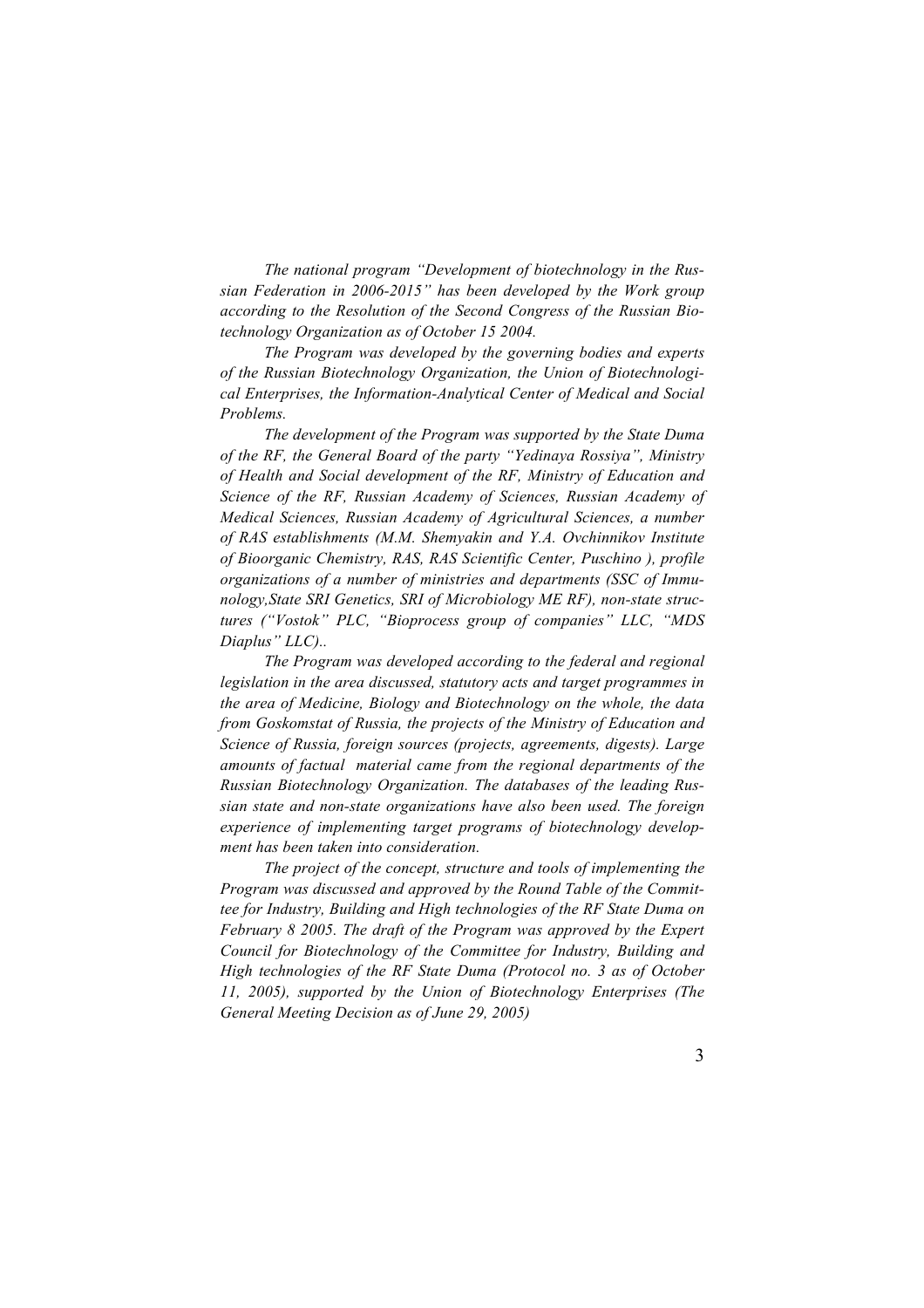*The Program was accepted by the Third Congress of the Russian Biotechnology Organization on October 27, 2005.* 

*See the electronic version of the Program at the Russian Biotechnology Organization website at www.biorosinfo.ru.*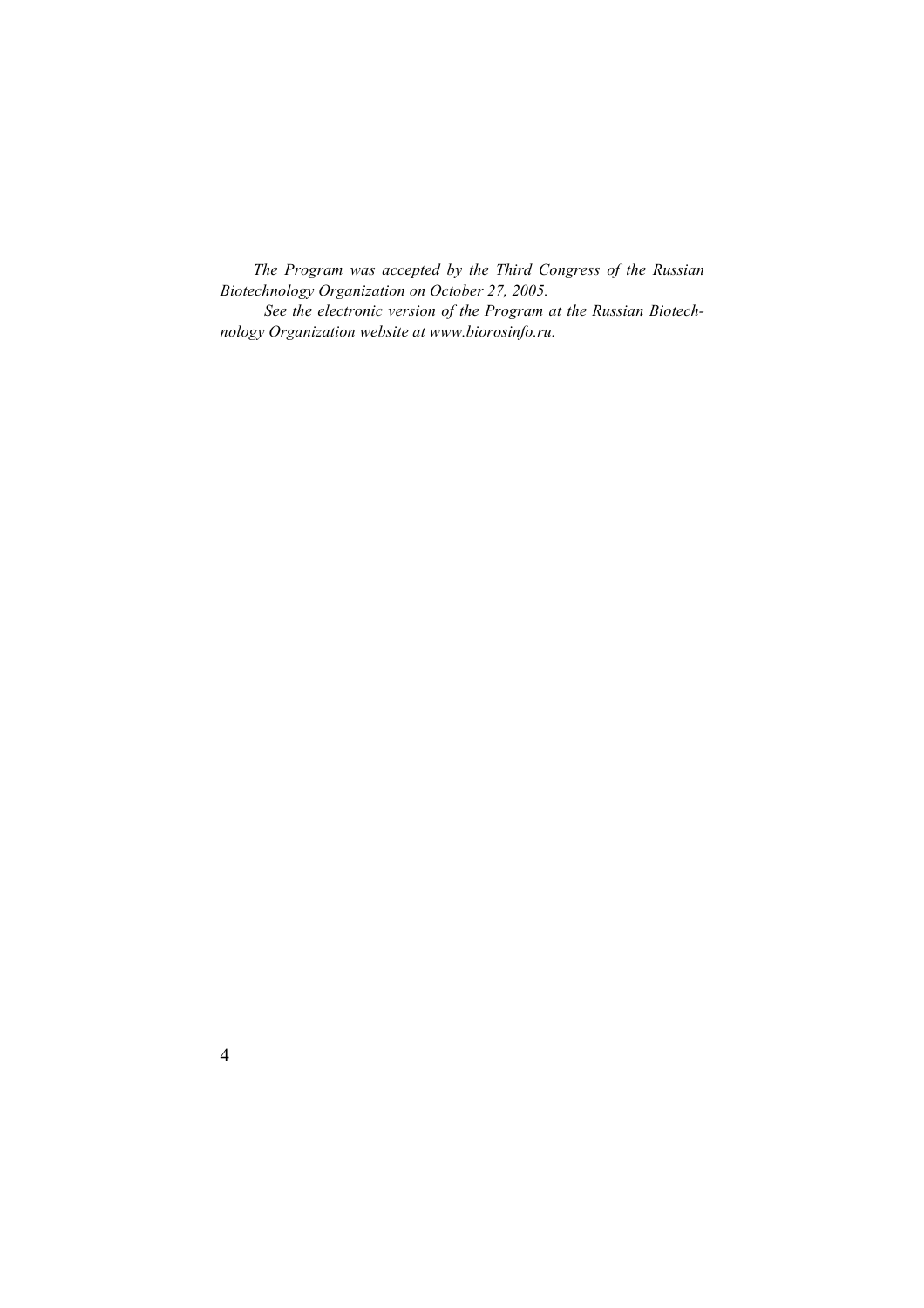# **CONTENTS**

| 1. The contents of the problem and the substantiation of the need to solve it   |
|---------------------------------------------------------------------------------|
| 2. Basic aims, targets and stages of the Program implementation. 12             |
| 3. The system of program activities (a list of projects and basic activities)13 |
|                                                                                 |
| 5. Implementation of the Program and control of its implementation 17           |
| 6. Expected results and estimation of social-economic efficiency of the         |
|                                                                                 |
|                                                                                 |
|                                                                                 |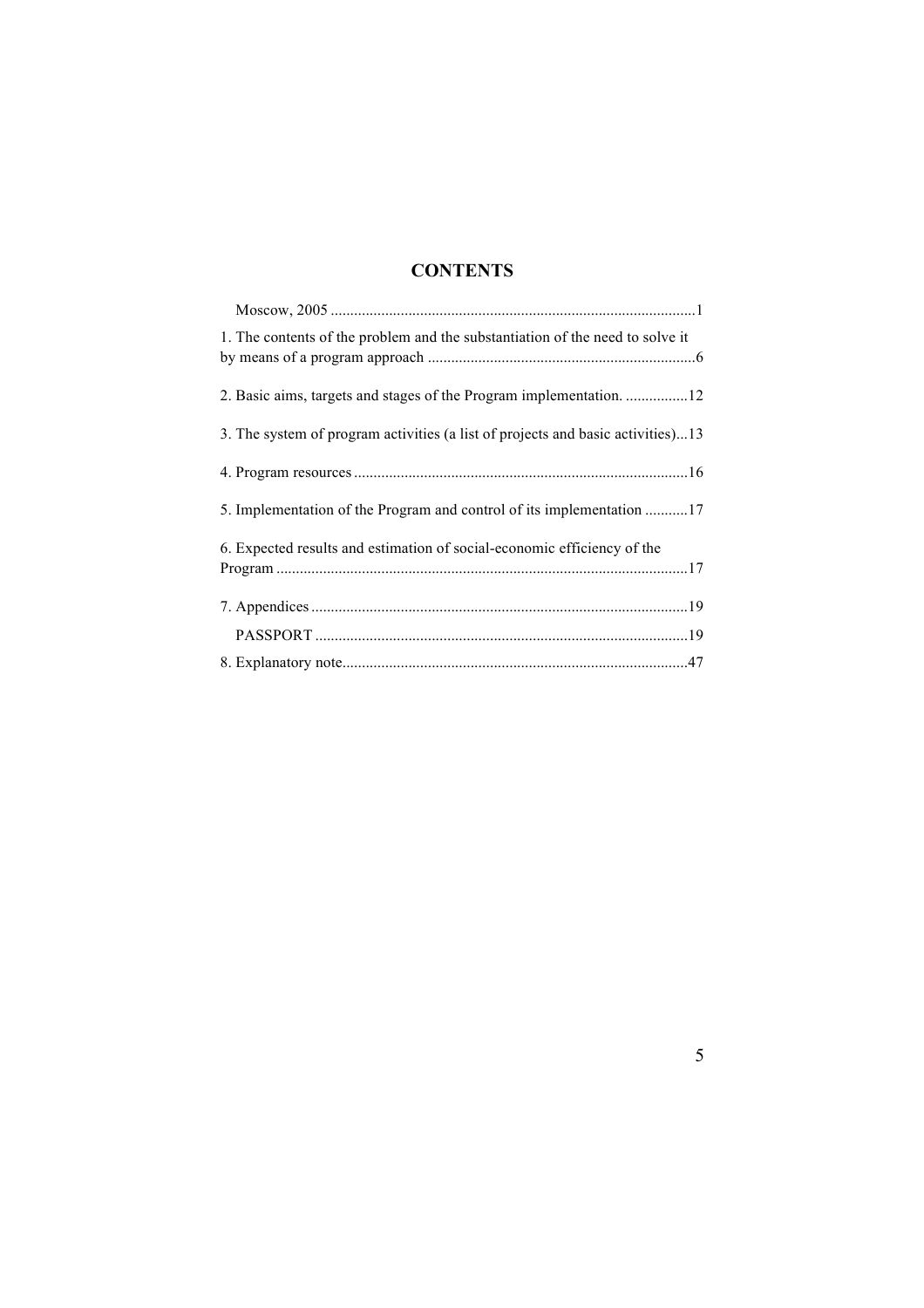## **1. The contents of the problem and the substantiation of the need to solve it by means of a program approach**

The national Program "Development of Biotechnology in Russia for 2006-2015" (further mentioned as the Program) has been developed according to the resolution of the Second Congress of the Russian Society of Biotechnologists as of October 15, 2004 (see appendix 1 – Program Passport).

Biotechnology is one of the scientific and practical priorities of the XXI century. The world market of biotechnology products over the year 2004 was about 40 billion dollars. It has been estimated that the figure is to increase to 100 billions by the year 1010, and if the other products made using methods of biotechnology are included, it will be over EUR 2 trillion. The long-term forecasts also confirm that the branch of biotechnology tends to grow constantly.

The share of Russia in the world biotechnology market is extremely low and doesn't correspond to the intellectual, career, scientific, organizational and economic opportunities of the state. Even according to the most optimistic scenario it is expected that in 2010 Russia will produce 0,25% of the world volume of biotechnological products. It is caused mainly by the obviously insufficient state financing of scientific and practical development in biotechnology. If we compare, in China over 1 billion dollars are spent annually on biotechnological research, in highly developed countries (the USA, the EU) – tens of billion dollars, in Russia – tens of million dollars. And at the same time there are 57 scientific centers with qualified staff and employees in Russia.

There is also a backlog of Russia in the quantity and quality of publications on physics-chemical biology and biotechnology. Here the country also lost the leading position it took 20-25 years ago long ago. The situation is practically the same with patents and copyright in biotechnology.

Hence the domestic biotechnology produces generics (which make 98% of the production) and in general these are outdated mounts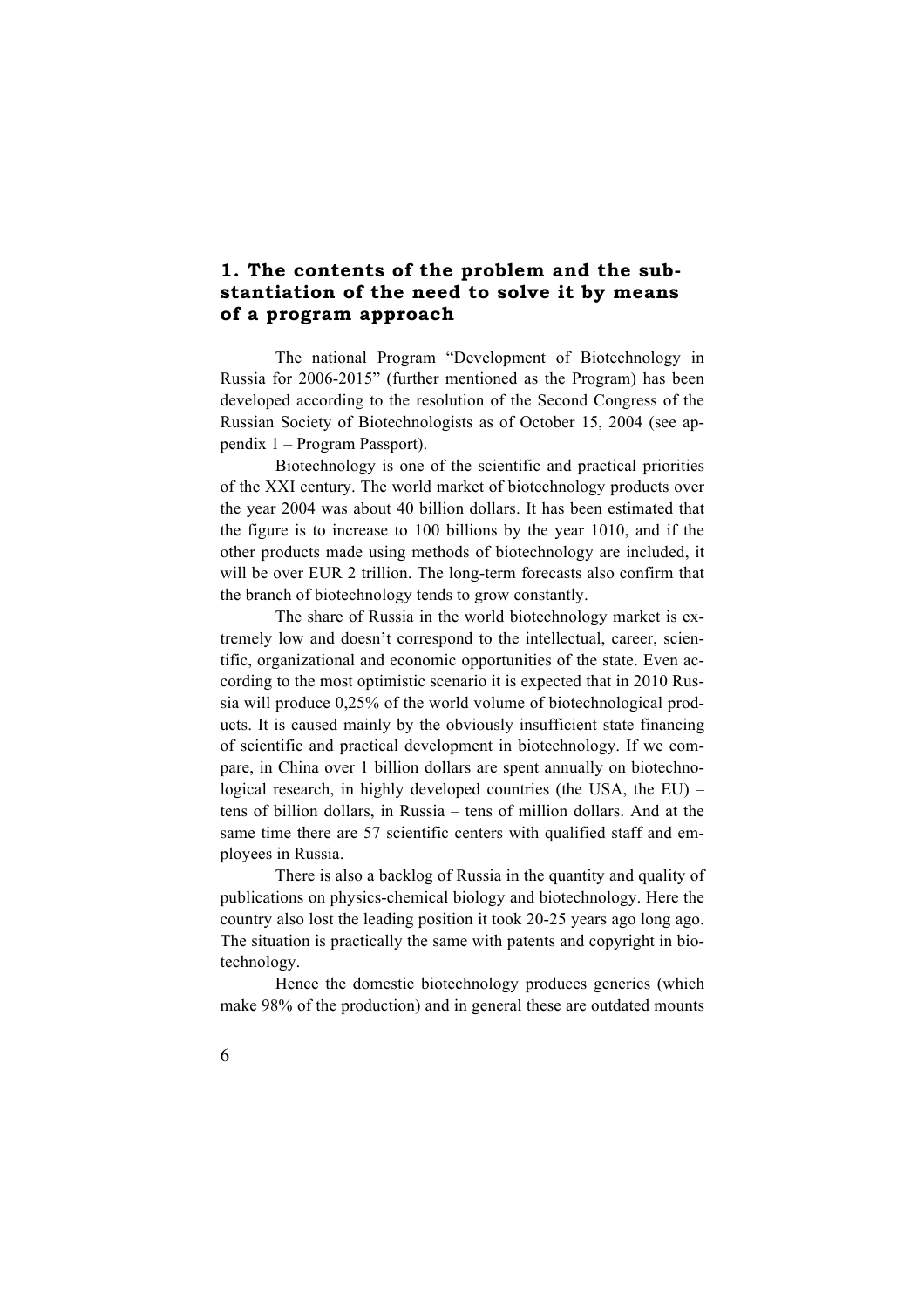and the modern high-technology goods make only 10% of the production.

The situation is quite adequately accepted by the state and public (besides? The situation is the same in science on the whole), and at present certain measures are being taken to overcome the crisis. The acceptance of the document "The basic policy of the Russian Federation in development of science and technology up to 2010 and the further prospects", approved by president V.V. Putin on March, 30 2002 at the joint session of the Council for Security, the Presidium of the State Council and the President Council of the RF was an important milestone on this way. The document defines the two main functions of state regulation in science and hi-end technology: forecasting (developing the strategy and tactics of scientific support to the economical development of the state and society) and defining the priorities. The second task is especially important in the monopole circumstances when the country can't afford to carry out equal research in all the areas of science and technology as it used to be in the dipole world with the confrontation of two social systems.

According to these general statements the Government and all the executive bodies are expected to preserve the scientific, technological and intellectual spheres in Russia, support the basic system of institutes, scientific schools and the scientific society on the whole. Moreover, the state still has the mission of developing competitive scientific and technological branches, which is implemented in carrying out the federal target programs and supporting the most important innovation projects of state significance.

According to the minister of science A.A. Fursenko, the social structures (RAS, other academies, corporate scientific societies and associations) are offered an opportunity of choosing priority directions, including the growth points in science and technology.

It is necessary to say that over the last years in Russia a number of programs and projects in physics-chemical biology and biotechnology have already been implemented. For instance in the framework of FCSTP "Research and development in priority directions of development in science and technology" for 2002–2006 such directions as 'Human genom', "Biological variety", "Gene diagnostics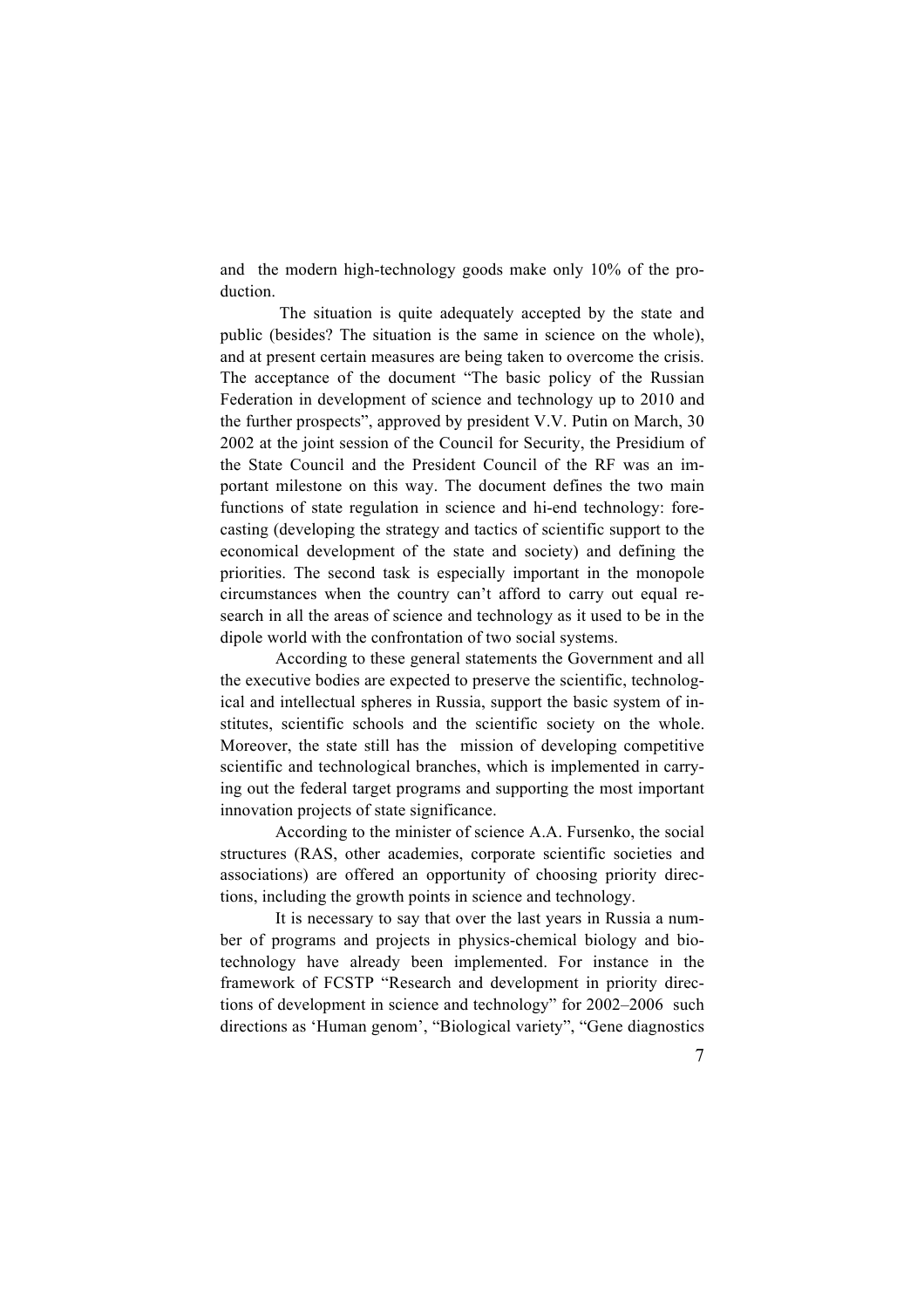and gene therapy", "Vaccine prophylactics", several projects in agricultural biotechnology (genetically modified plants, etc.) have been financed. The program "Protection against patogenes" was supported till 2004. The FTP "National Technology base" (2002-2006) has a section on biotechnology, although it receives only 2% of finance. Biotechnology has been included into the approved "List of critical technologies in the RF". Meanwhile the state mechanism of regulating budget programs and distributing finance can't catch up with the rapid growth of theoretic, industrial and technological solutions in biotechnology. Hence it seems up-to-date to develop and implement separate individual target programs based mainly on non-budget financing, which would help to implement vital and socially important projects, defined by the experts. The compulsory condition for implementing such programs is a firmly defined mechanism of state-private partnership.

Hence the Russian Biotechnology Organization, re-established in October 2003, recognizing the priority and importance of modern biotechnology, together with the other interested public and state structures proposed the initiative of forming and implementing the complex national program "Development Of Biotechnology In The Russian Federation For 2006–2015".

The concept, structure and tools of implementing the program were presented and approved at the round table discussion "Legislature for development of biotechnological branch of industry" in the RF State Duma on February 8, 2005.

The conceptual basis of the Program is to develop a system of state and non-state activities in order to eliminate negative tendencies and create optimal conditions for development of fundamental and applied biotechnology.

It is necessary to apply program approach first of all to eliminate negative factors for the state of biotechnology in Russia, such as:

Dramatically reduced financing of scientific research since the 1990s (this is especially relevant for biotechnology, which is absolutely dependent on the fundamental scientific achievements, first of all of molecular biology);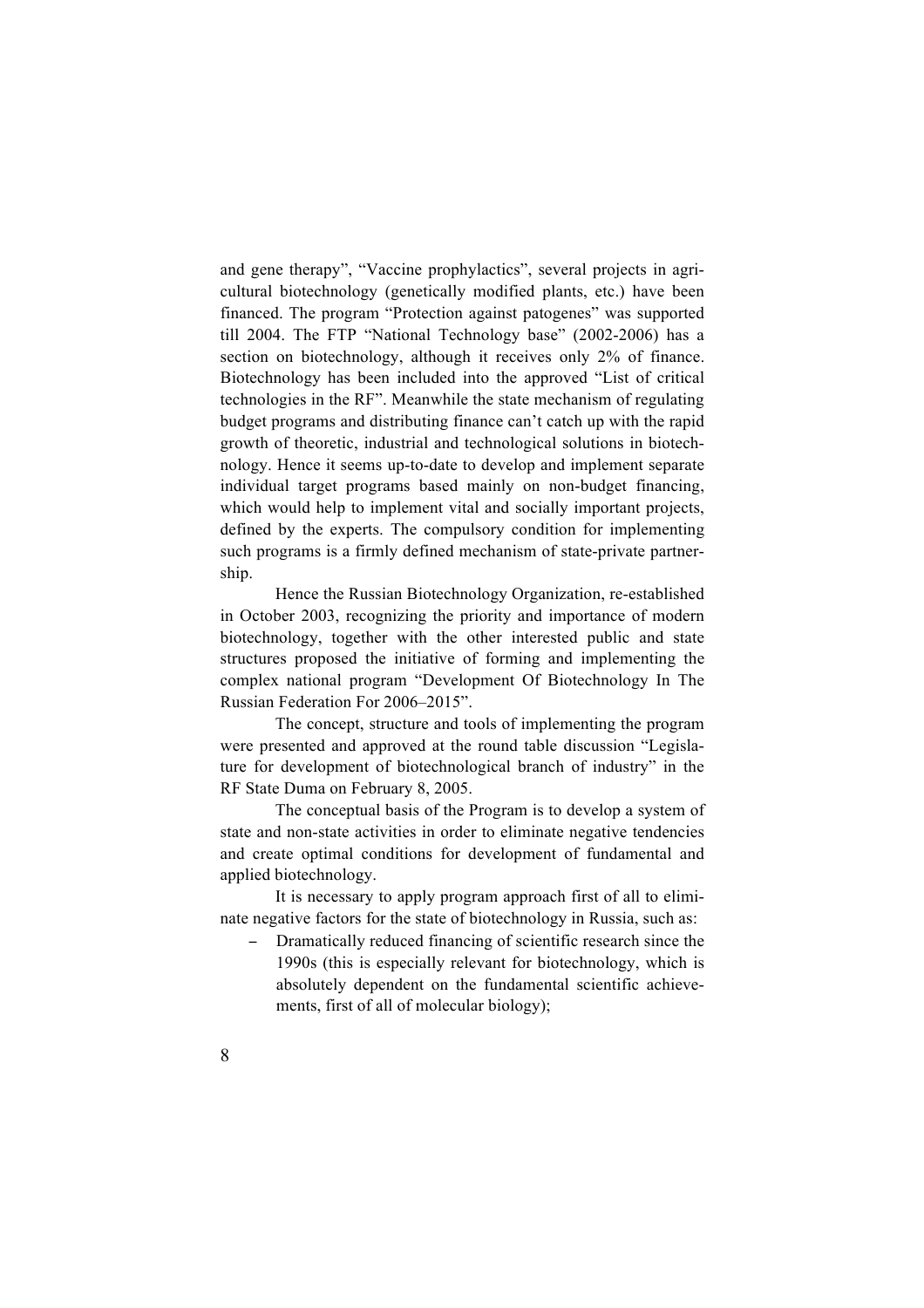- Brain drain (basically, emigration of talented young people) the widespread aging of scientists, the absence of training system for young biotechnology specialists, including the new disciplines;
- − A dramatic drop of the total production volume in all branches of economy резкое снижение общего объема (including the high technology industries);
- A considerable deterioration of resources in biotechnology (as well as in the other branches of industry);
- Inconsistence of legislative and normative legal acts of the federal, regional, municipal etc. levels (especially for intellectual property, status of science-towns, etc); diversification of administrative units and the growth of bureaucracy;
- Highly unbalanced and inflexible taxing policy;
- The absence of market environment work experience for most Russian citizens in the administrative and executive branches;

The Program will have to include some activities to make the influence of negative factors neutral and enable the positive factors which have recently been found in our country as well as using the useful foreign experience.

9 It is worth admitting that in general over the last 5 years Minpromnauki of Russia (now the Ministry of Education and Science of the RF) has done a lot to support and introduce innovation methodsa in the country. The activities became especially persistent after the well-known speeches by President V.V. Putin on February 9 2004 in the M.M. Shemyakin and Y.A. Ovchinnikov Institute of bioorganic chemistry RASand on February 24, 2004 at the meeting in Kremlin. Then he said: "**We should provide the formation of absolutely new relationships among business, science and state… the innovative environment will require new quality of state and corporate governance**". To develop such relationships the Ministry of science and education of Russia has developed an infrastructure system of support for scientific-technical and innovative activities at the federal and regional level. For instance, the "Concept of development of venture industry in Russia" has been proposed, the information portal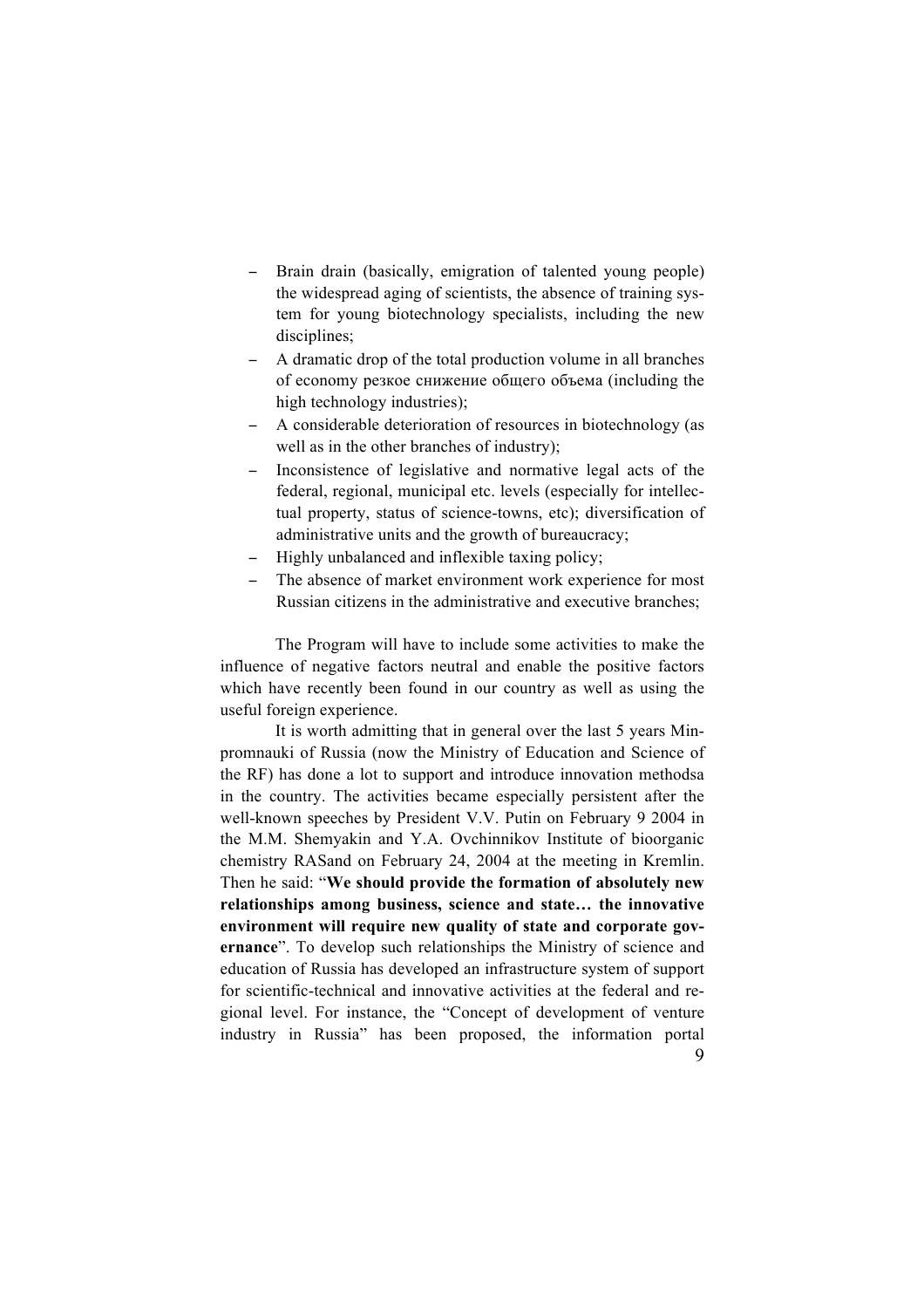http://regions.extech.ru "Regional Science and Innovation" SE RINKCE, etc. On the basis of documents developed by the Ministry of Industry and Science the RF Government approved "The plan of activities for 2003-2005 to stimulate innovwtions and develop venture investments" (order of the RF Government as of 23.08.2003 # 1187- R). The list of actions in the framework of FTSTP "Research and development in the priority areas of science and technology"for 2005- 2006 has also been approved and it contains a number of important biotechnology issues. Great work in this direction is done by the State Foundation of supporting small venture forms in science and technics, the Venture innovetion Foundation. The multiple techno parks, innovation technology centers, educational and scientific innovative complexes at leading universities, SRI and science towns, etc. also contribute to this. The program is planned to accept all the above mentioned achievements in order to speed up the cycle from NIOKR to implementation.

The so-called cluster approach has been widely used abroad recently. It involves uniting, expansion, agglomeration - in the functional, and more often in the geographical sense - of different establishments and industries around one intellectual brain center (as a rule a well-known university, like Harvard). This approach to biotechnology has been used successfully in the USA, in Europe – the UK, Germany, Finland, in Asia – Japan, South Korea, Israel (lately Singapore has been trying to do the same).

The triad "science-education-practice" as an analog of cluster approach has been widely used in Russian medicine, social sphere, industry, education. The Program will also use this triad.

The particular characteristic of the Program is ranging the projects according to the following groups:

1. National priority projects.

2. Federal projects.

3. Regional (inter-regional, district) projects (programs).

4.Target projects (non-budget, international, etc. projects).

The national priority projects include the most important scientific and practical areas, defined by experts, which are in fact significant for the general development of the state. This group has to in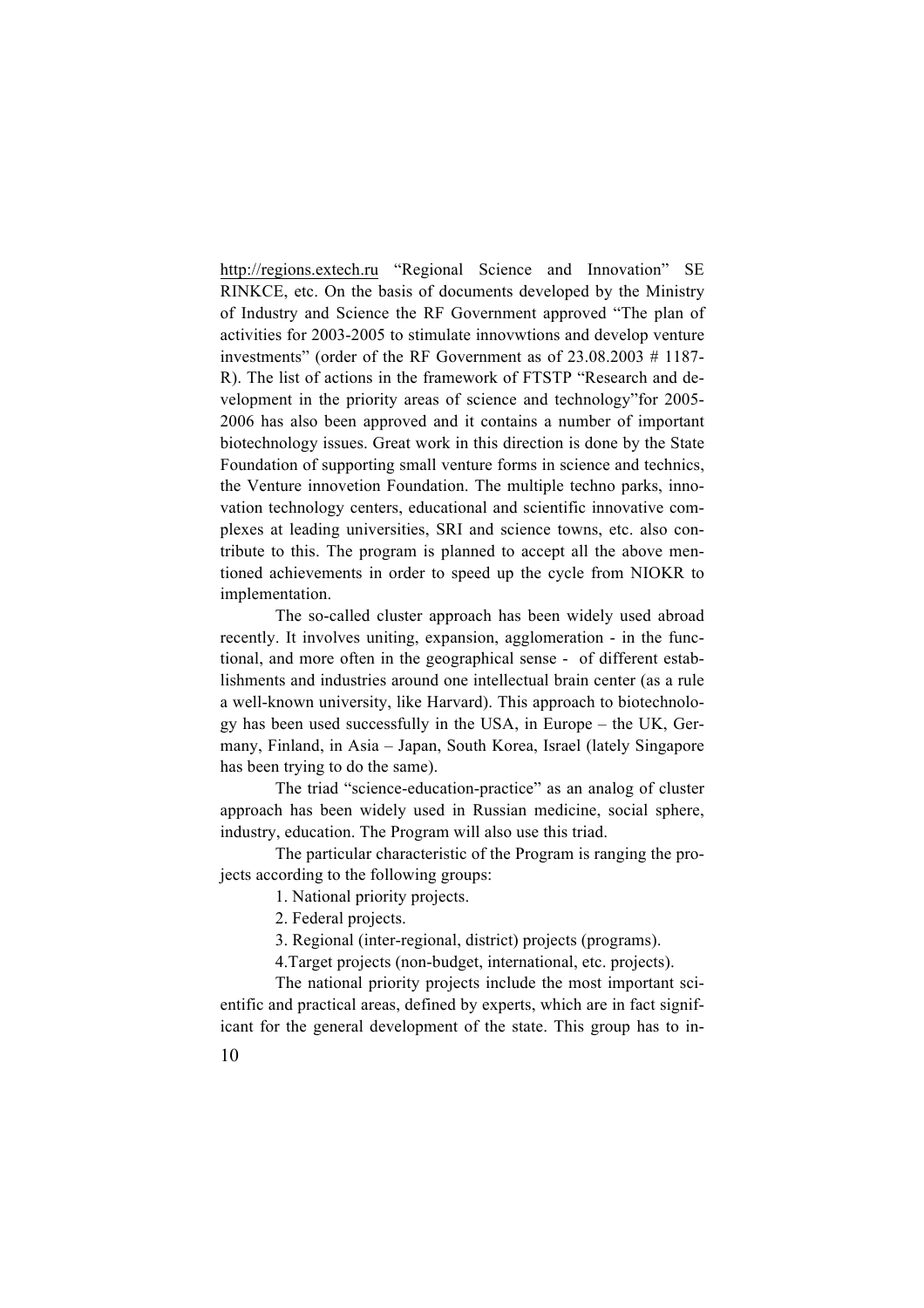clude a maximum of 5-7 projects. The content part of the projects has to be based on their interdisciplinary and interdepartmental character and wide methodology base, which allows to introduce the results to various branches of national economy. The results of implementation of the projects give rapid effect for economy and provide the growth of the state well-being and the increase of its competitiveness.

Federal projects are the most significant directions in theory, methodology and practice of biotechnology, development of which will have an effect on the whole state.

Regional projects include clearly defined directions aimed at solving national economy problems relevant for a given region of Russia. In some cases the level of the projects may be risen to a wider program of local importance or grow into an inter-regional (district) project..

The target projects group includes continuously selected most prospective and highly commercial projects implemented as a rule, on the non-budget basis. The international projects, presenting mutual interest for the parties can be included here.

All the above mentioned groups of projects are in turn divided into 4 categories by the degree of preparedness for implementation itself (an exclusion is made for fundamental works):

- − Null preparedness of the project;
- − The starting phase of project formation;
- − Incomplete readiness (the presence of a technical task, a calendar plan and a business plan);

− Complete readiness (including financing decision).

The no 1 priority for the Program is forming the national priority projects in biotechnology and attracting investments for their implementation ..

On the whole all the projects may be divided into two types (not dependent on the group): fundamental and applied.

In fundamental science – the theory and methodology of biotechnology – the newest directions corresponding to the post genomic period of microbiology development: proteomics, metabolomics, etc., will be supported. Research will be done into bioinformatics, cell and nanotechnologies.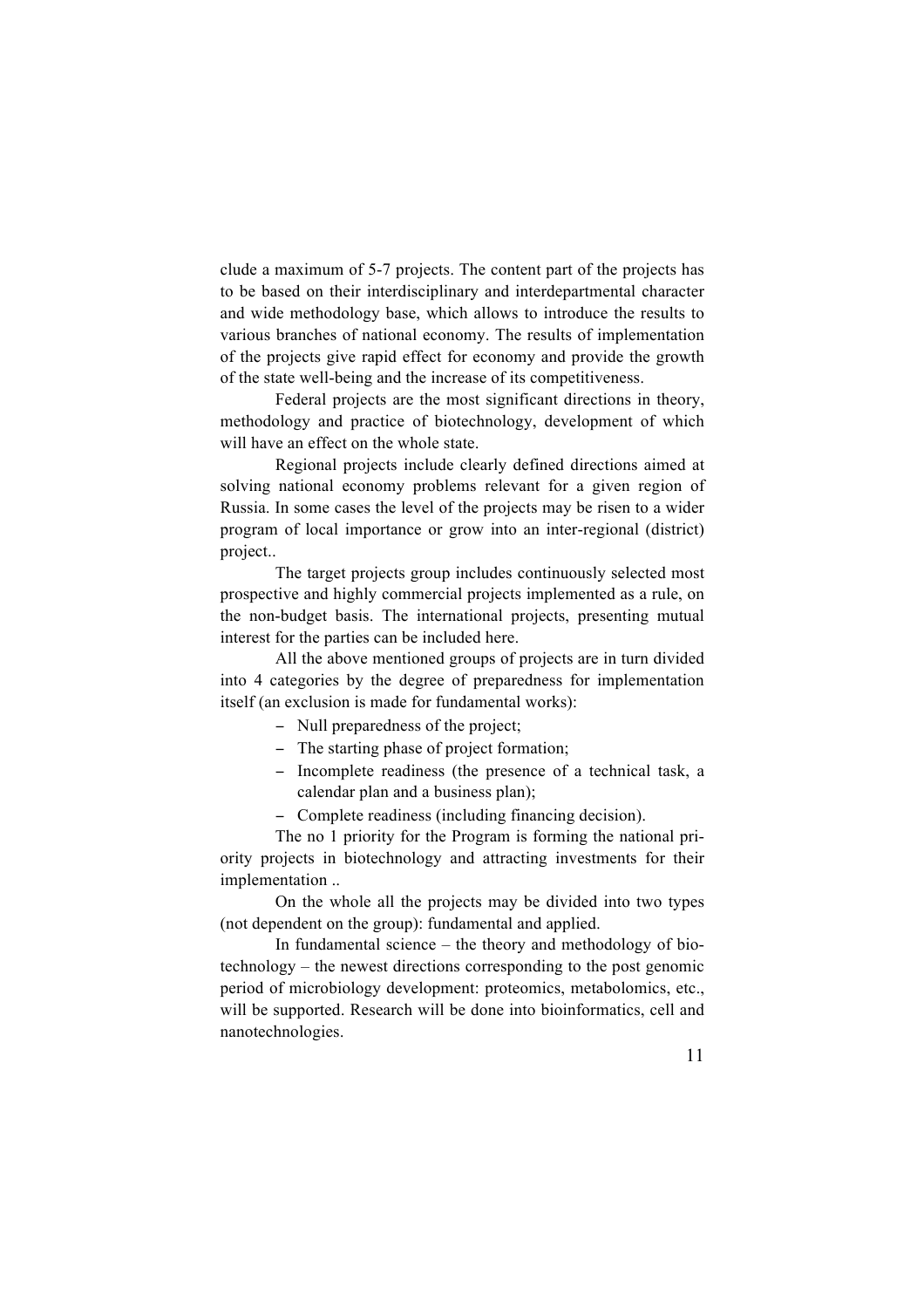Equal attention will be given to the questions of staff training, keeping in mind the work for the future, not to prepare yesterday specialists according to matrix principle, but to form the  $21<sup>st</sup>$  century staff.

In the practical (applied) aspect the most prospective projects in medical, food, industrial and agricultural biotechnology and other spheres using biotechnology will be supported with the target to achieve a certain level of import replacement.

The legal part of the program, where it is planned to marshal federal and regional legislation for biotechnology tasks is also very important..

A separate stream is devoted to the material and technical biotechnology base development, which is going to solve the problems of upgrade, reconstruction and building new facilities.

The program will give special attention to forming and supporting regional projects (programs) and non-budget target projects for biotechnology development. Here it is planned first to practice pilot typical regional models and then to spread them across a maximum number of regions, taking into account their specialization and the strategy of the general country development. Non-budget projects will be formed continuously while working with investors. In this case the questions of theory, methods, innovative schemes and scientific and practical support will be provided by the group of federal projects of the program.

And finally there is a task to develop and include into the national program a separate stream as a FTP "Priority scientific and practical directions of biotechnology (2009-2015)". This is required for the complex program to have a state status.

# **2. Basic aims, targets and stages of the Program implementation.**

The objective of the program is:

− Development of work in theoretical and practical biotechnology in Russia based on modern innovative approaches to produce import-replacing domestic biotechnological products.

The tasks of the Program are: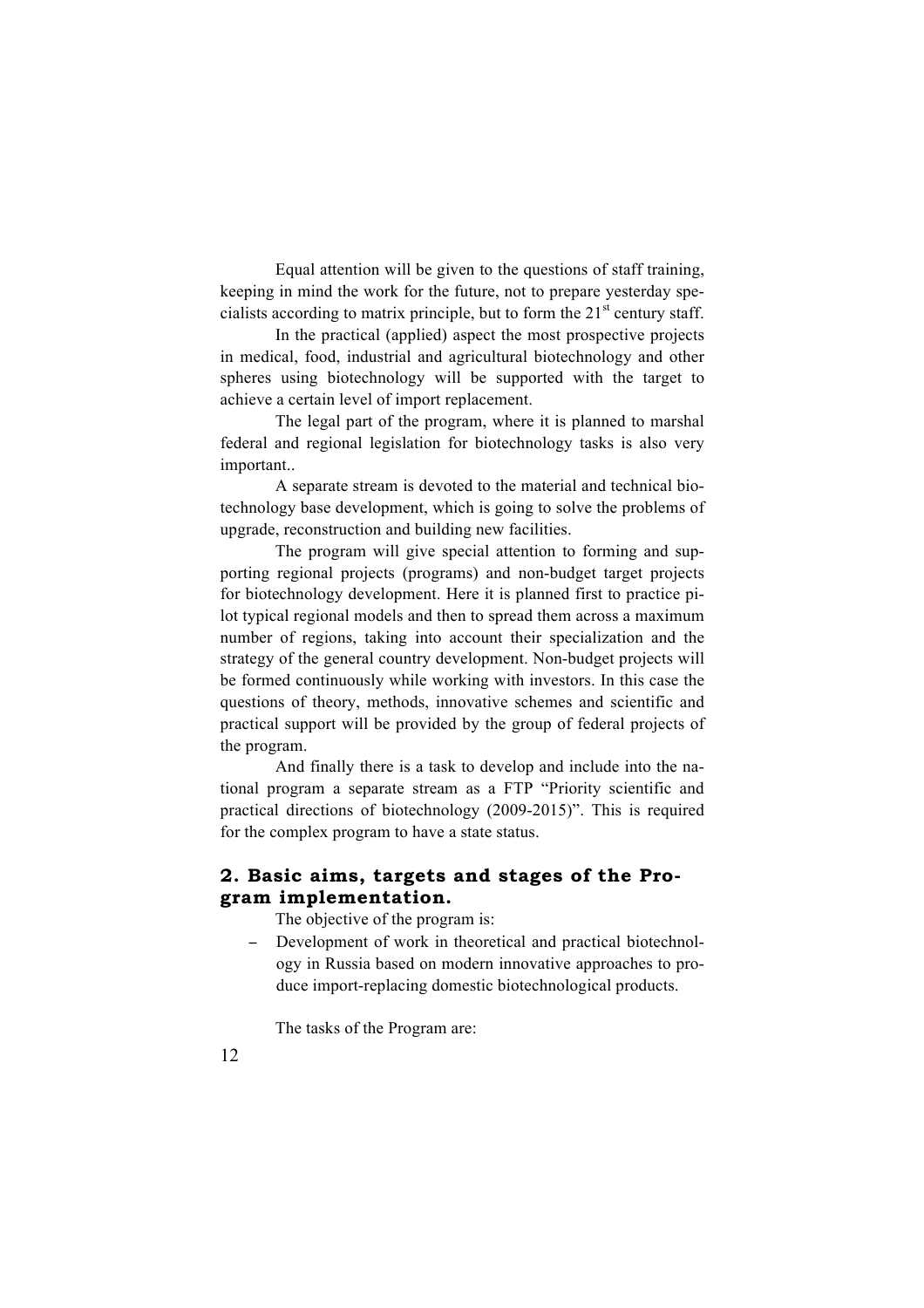- − Forming and implementing national priority projects in biotechnology;
- − Developing the theory and methodology for funadamental biotechnology;
- − Introducing the most important achievements in genomics, bioinformatics, nanotechnology according to the most important priorities (genetic passport, biochips, etc.);
- − Creating modern educational programs and the system of staff training for biotechnology;
- Implementing target practical projects in medical, agricultural, food, ecological, industrial biotechnology and other directions to provide domestic biotechnological products for the population;
- − Creating an effective legal, economical, informational and organizational basis for biotechnology development.

Implementation of the Program is planned in theree stages: Stage I – 2006-2008, stage II – 2009-2011, stage III 2012-2015. There are intermediary tasks for each stage, aimed at achieving the final result of the program.

# **3. The system of program activities (a list of projects and basic activities)**

The list of Program activities (see Appendix 2) supposes solving in the framework of the 4 parts particular problems, interconnected and coordinated in time, resources and responsibilities, including scientific research and experimental construction, material, technical, staff, information, legal, normative and economic support.

The structure of the Program includes 4 parts:.

Part1. National priority projects.

Part 2. Federal projects.

2.1. Stream «Fundamental biotechnology».

2.2. Stream «Меdical biotechnology».

2.3. Stream «Agricultural biotechnology».

2.4. Stream «Food biotechnology».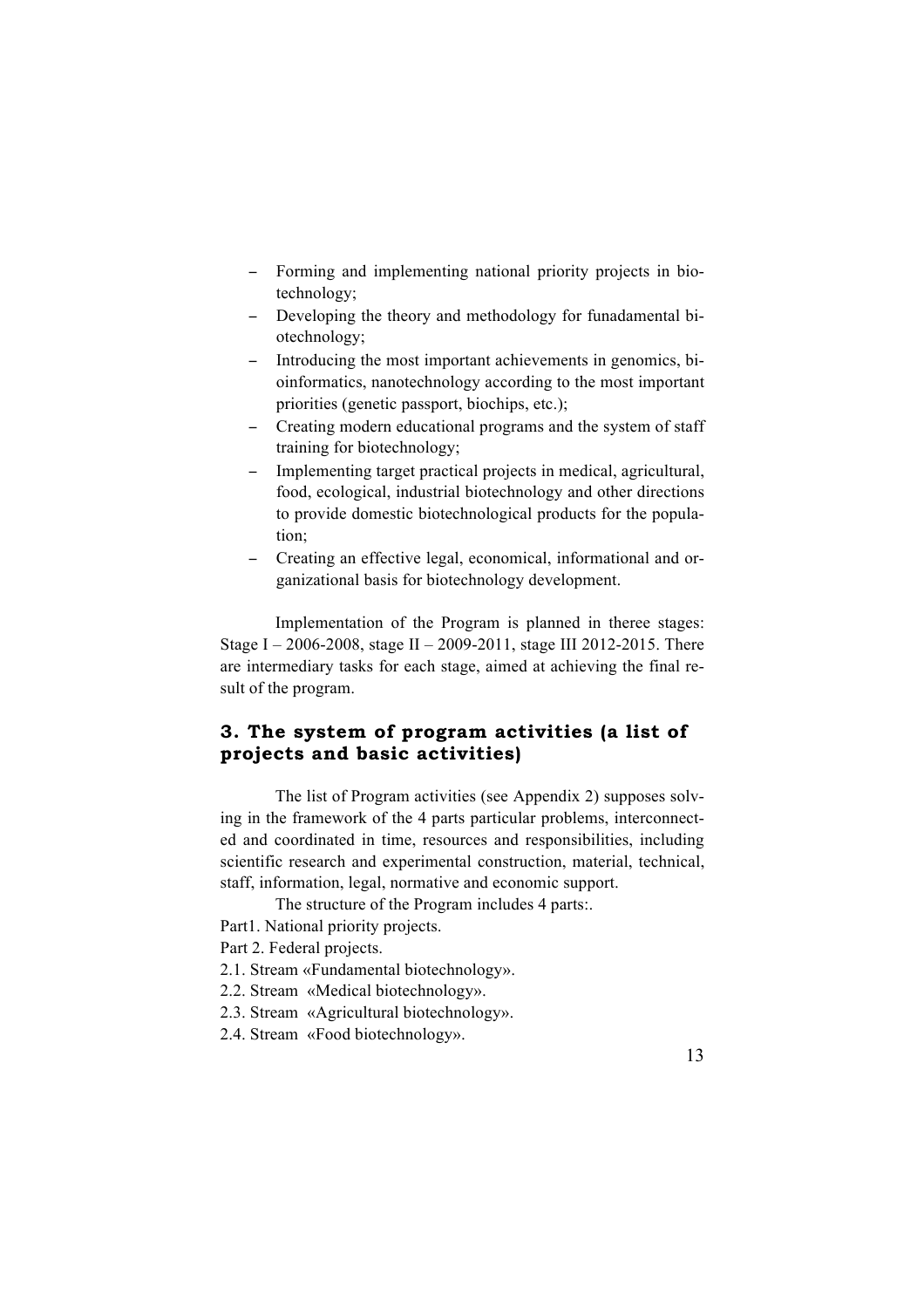2.5. Stream «Industrial biotechnology».

2.6. Stream «Ecological biotechnology»

2.7. Stream «Legal, economic, informational and organizational support for biotechnology development».

2.8. Stream «Material and technical base for biotechnology».

2.9. Stream «Staff training for biotechnology».

2.10. FTP «Priority scientific and practical directions in biotechnology  $(2009 - 2015)$ ».

Part 3. Regional (interregional, district) projects (programs)

Part 4. Target projects (non-budget, international, etc. projects).

To implement the given parts and streams it is necessary to solve the following particular problems (consequently, in 3 stages)

At the first stage (2006–2008):

- − Complex estimation of the state of biotechnology in the country, forming databases, defining priorities;
- − Working out the questions of fundamental biotechnology;
- − Perfection of the current and development of the new federal and regional legislative base according to the tasks of biotechnology including the provision for innovations, solution to the intellectual property problems, the problems of science towns, territories of scientific and technical development, etc..;
- − Forming a list and starting to implement the national priority projects in biotechnology, including the immediate actions to preserve biological collections and genetic resources of Russia, industrial development, etc.
- − Forming and starting to implement pilot models of regional biotechnology projects (programs) in 5-7 RF regions;
- − Selecting and implementing ready investment and innovation projects;
- − Development of FTP " Priority scientific and practical directions in biotechnology (2009–2015)".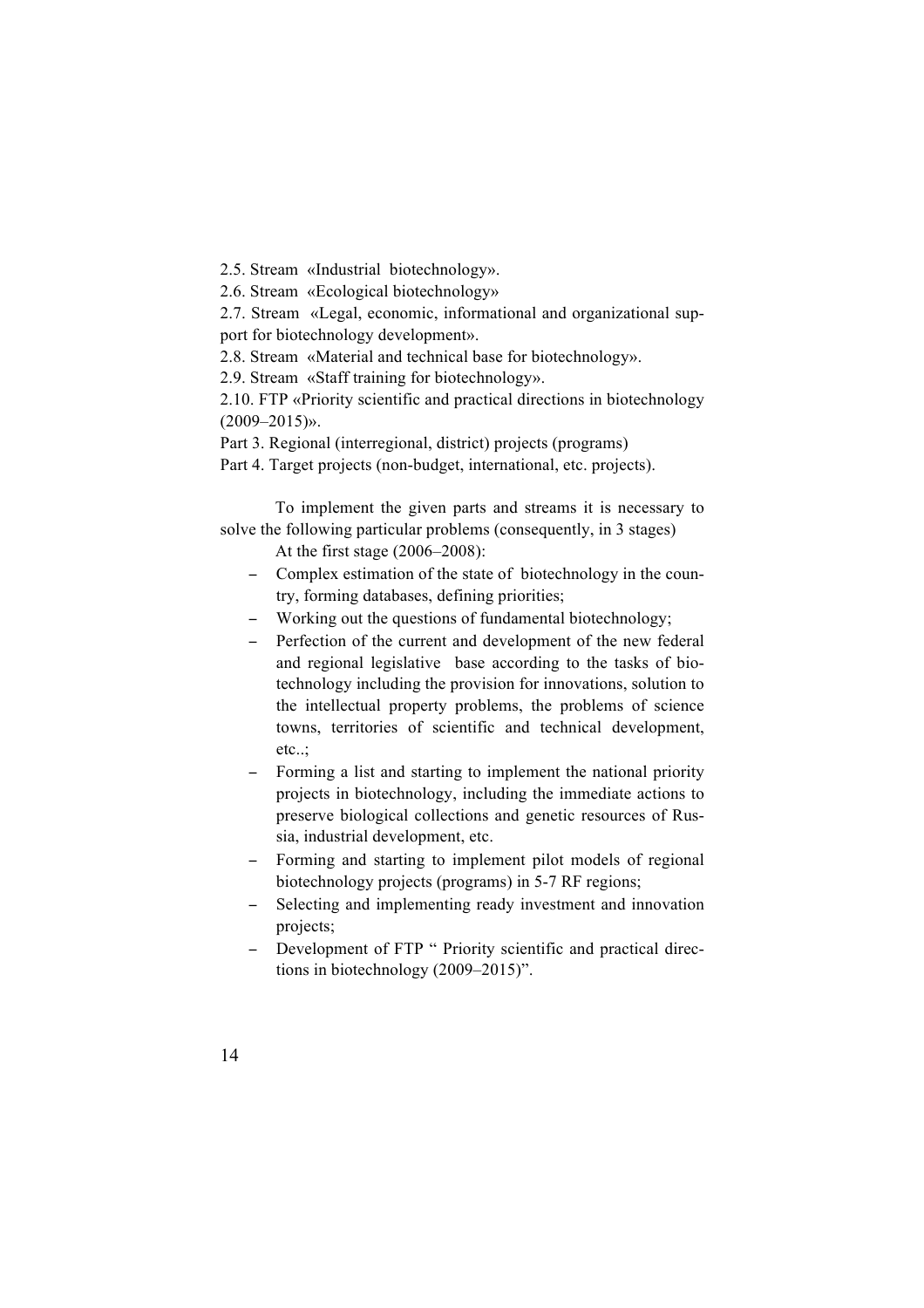At Stage II (2009–2011):

- − Full expansion of national priority projects with the emphasis on solving the problems of foodstuff supplies and ecologically clean nutrition, improvement of life quality on the basis of modern biotechnology;
- − Wide-scale implementation of regional and interregional projects (programs) in biotechnology across about 30 regions of the RF;
- − Launching the domestic production of biodrugs for diagnostics, treatment and prophylactics of socially important diseases (biogenerics, vaccines, diagnosticums, etc.);
- − Start of implementation of the FTP " Priority scientific and practical directions in biotechnology (2009–2015)";
- Solving practical problems of ecological biotechnology;
- − Solving present-day problems in biological diversity and biosafety;
- − Perfection of the innovation system of biotechnology;
- − Creating a modern system of staff training and retaining for biotechnologists.

At stage III (2012–2015.):

- − Wide-scale implementation of national priority projects, including those in energetics with introduction of 5% volume of bioethanol and biodiesel in the structure of fuel balance, in chemistry – transition to renewable raw materials, not less than 10%;
- Mass production of biotechnology produce with the target to replace import by 30%, including ferments, biopesticides, polysaccharides, etc.;
- − Finishing the implementation of the FTP "Priority scientific and practical directions in biotechnology (2009–2015)";
- − Introduction of the latest achievements in genomics, bioinformatics and nanotechnologies according to the most important priorities;
- − Creating a system of providing the ecological well-being using biotechnology;

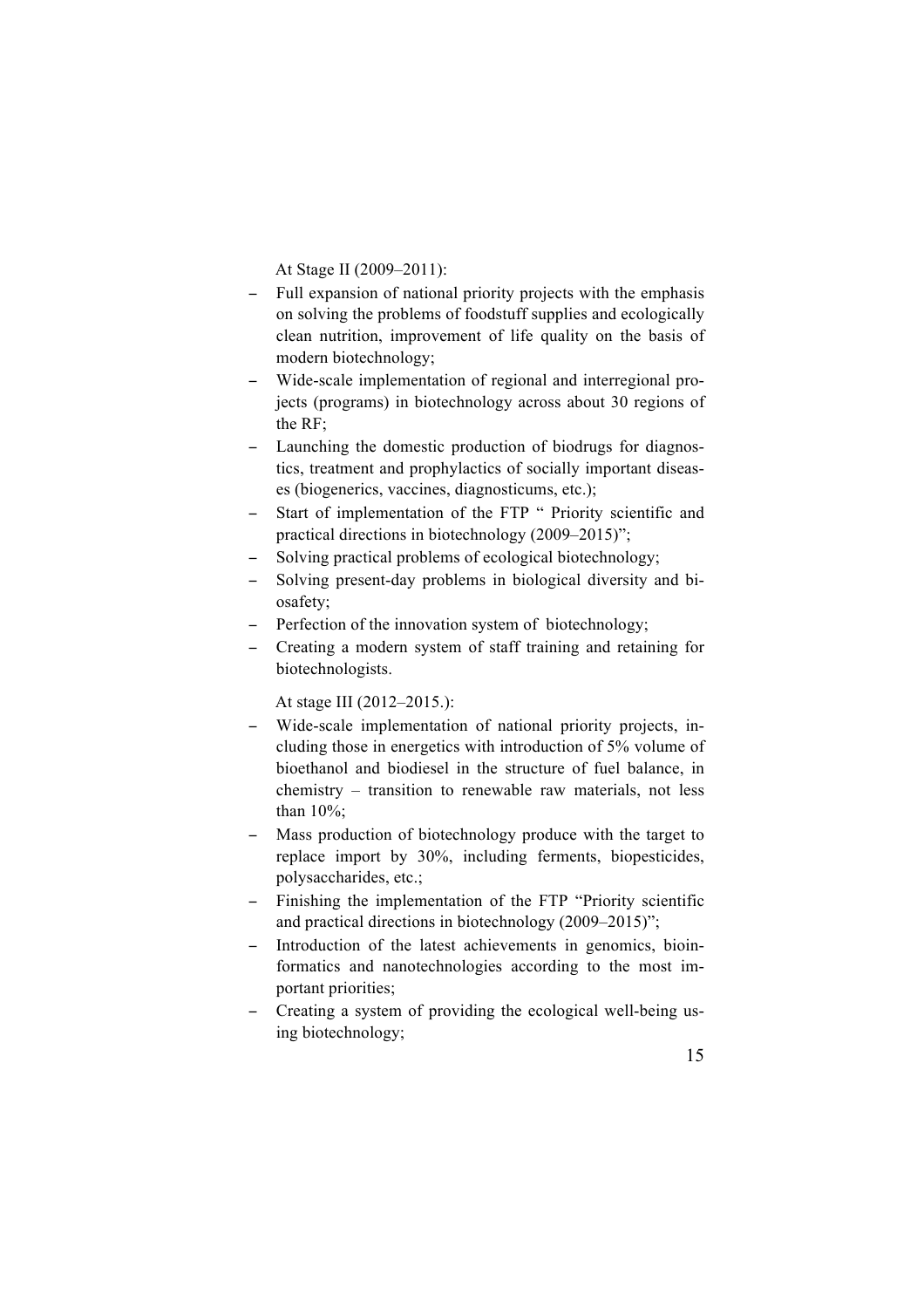− Forming a chain of bioresource centers across the country.

To implement the Program activities it is supposed to use actively the intellectual potential of RAS, RAMS, RAAS, the leading profile centers of the country (IBCh, IMB, Puschino scientific center RAS, IOGEN, IBP, CIN, etc.), big universities, including Lomonosov MSU, Kazan State Lenin University, Timiryazev Agriculture Academy, Sechenov MMA, etc. and associated scientific research establishments and organizations. The potential of such organizations as GosNIIgenetika, SSC "Vector" (Novosibirsk), SRI of microbiology ME RF (Kirov), "Biodrug" PLC, "Vostok" PLC (Kirov), "Bioprocess" group of companies LLC, "MDS DIAplus" LLC, "ChimRar" LLC, etc. will be used. Interaction is planned with the SRI of the Ministry of Education, the Ministry of Industry and Energetics, Ministry of health and social development, RAS, RAMS, RAAS selected on competitive basis. The mechanism of creating target work groups and other scientific organizational approaches will also be used.

It is planned to use such basic element as primary formation of a regional target program with the federal resources joining later on as part of FTP or target financing.

The national program involves wide international cooperation using the grants mechanism and joint projects.

### **4. Program resources**

At present the volume of financing for domestic biotechnology in comparison with the other countries is miserable (Russia  $-0.04$ ) billion dollars a year, China – 1 billion dollars a year, the USA – 100 billion dollars a year).

The tasks set by the Program demand for a radical change in the state financing of biotechnology. According to preliminary calculations, only for implementation of the national priority projects at least 2 billion dollars are required. It is obvious that such financing needs special resolutions from the RF Government.

In case of target financing from federal budget the planned economic effect will be much higher than the investments.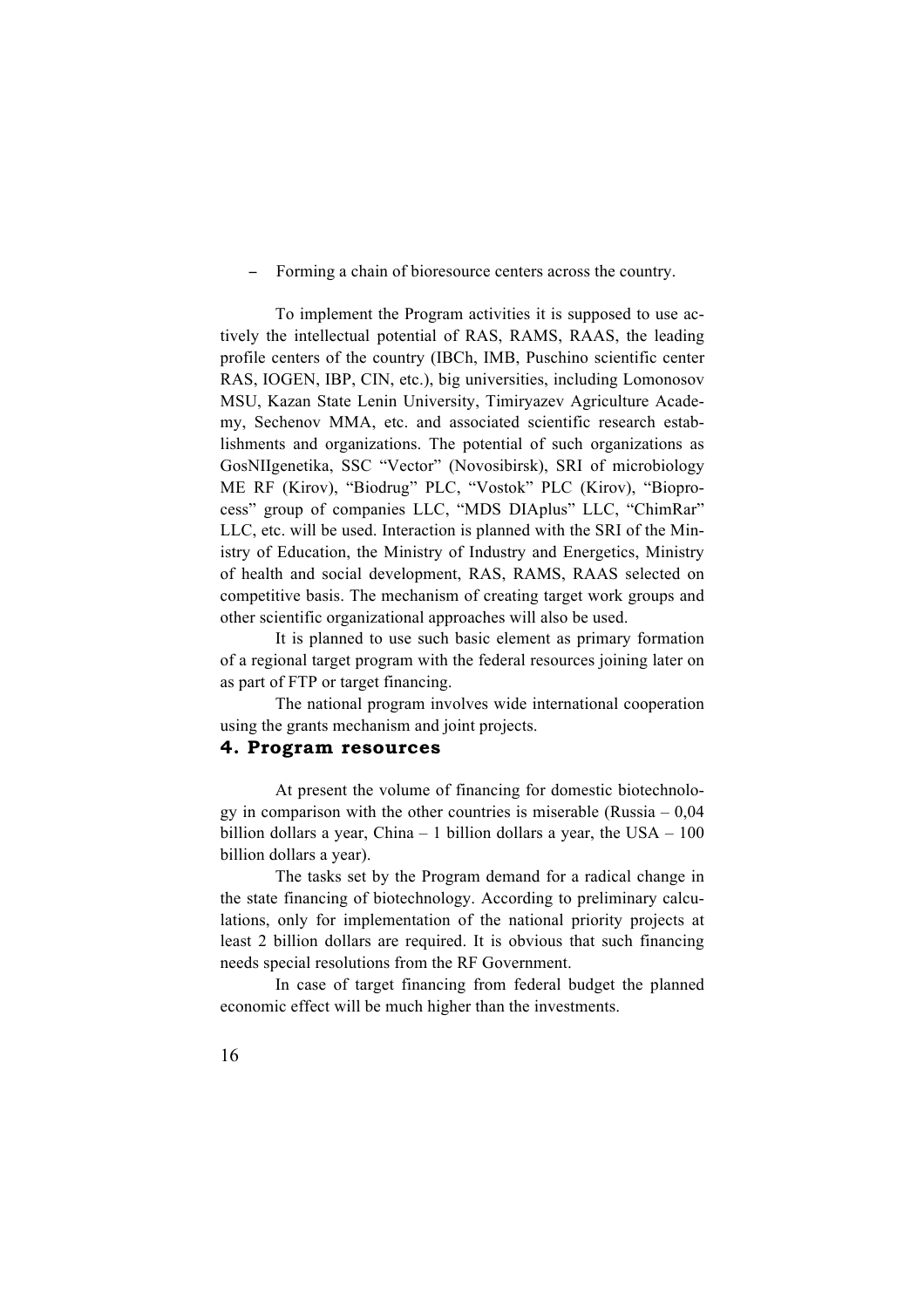Besides the federal budget finance, the Program activities will be implemented with the help of regional RF budgets and non-budget sources (see Appendix 3 for volumes).

The total financing of the Program is 150000,0 million rubles a year, including 15000 million rubles (10%) from the Federal budget, 45000 (30%) million rubles from the regional budgets and 90000 million rubles (60%) from non-budget sources.

The financing from the regional budgets will be used to implement special projects and programs solving the problems of the given region.

The volume of financing from the regional budgets of the RF have to be agreed by the customer and the executive bodies of the region.

### **5. Implementation of the Program and control of its implementation**

The Program involves different organizations, scientific establishments and private persons.

Those who are responsible for separate activities of the Program are selected on competitive basis..

To organize assistance to the implementation of the Program the Russian Biotechnology Organization creates an assistance group (coordination group) with a two-level expert council.

The budget component of the program is controlled according to the current legislation and normative acts. In case of opening financing from the state budget the corresponding organization structure is created (the board of directors, coordination council, etc.).

# **6. Expected results and estimation of socialeconomic efficiency of the Program**

The main result of the Program implementation will be provision of domestic biotechnological products for the population and solving the vital social and economic problems.

The implementation of the program will solve the following problems: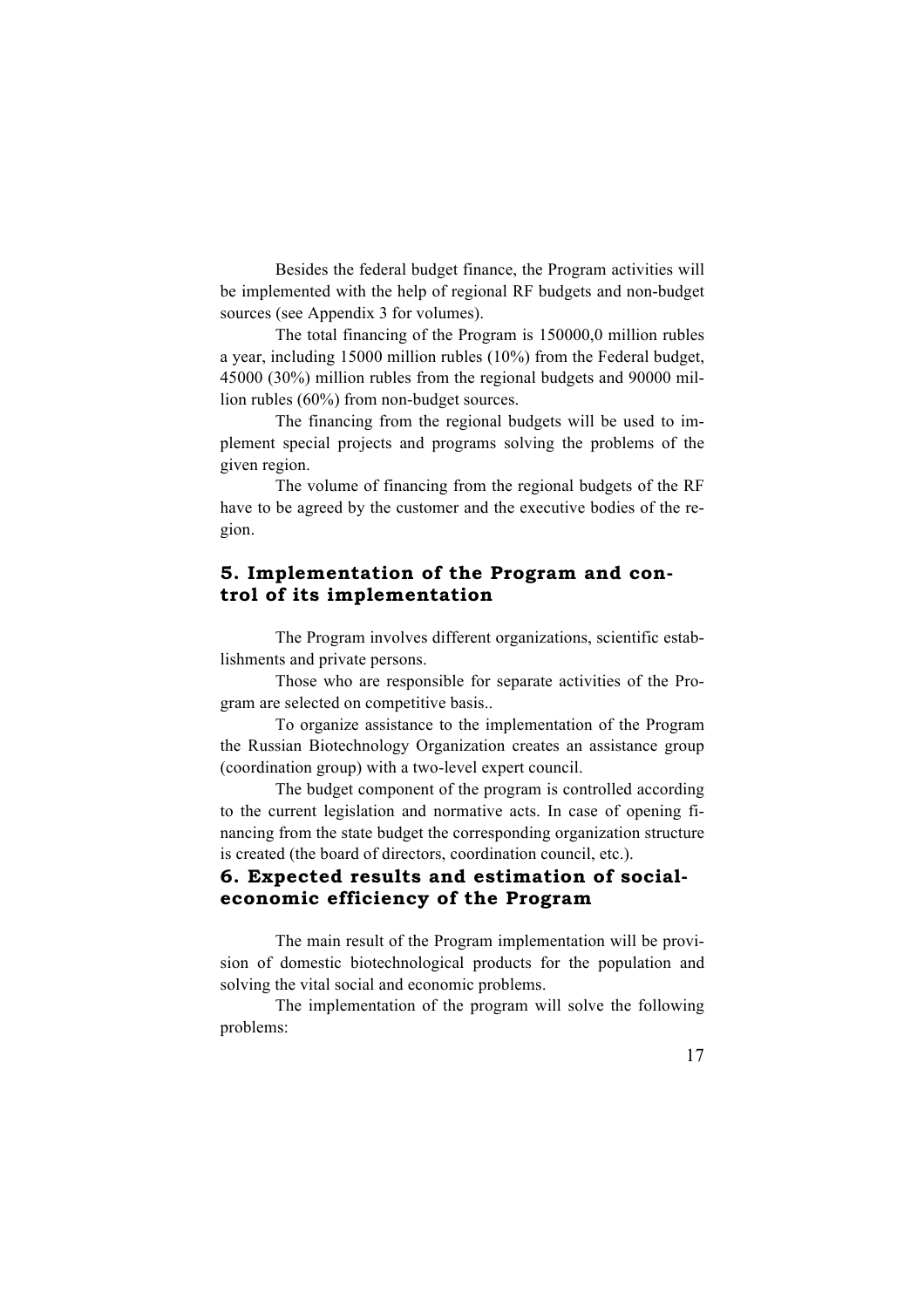- − Give Russia the status of a state with knowledge-based economy;
- − Provide mass production of socially important biotechnological produce;
- − Form a prospective stable import-replacing product and service market (foodstuffs, medications, diagnosticums) – the figures for all products are planned and real to achieve;
- − Provide conservation and rational disposal of Russian genetic resources;
- − Solve the problem of biological and ecological safety.

The social effect of the program will be significant if the planned figures are achieved (solving the problem of unemployment, preserving qualified staff, etc.). High economic efficiency of the program is forecast due to the commercial character of biotechnological industry.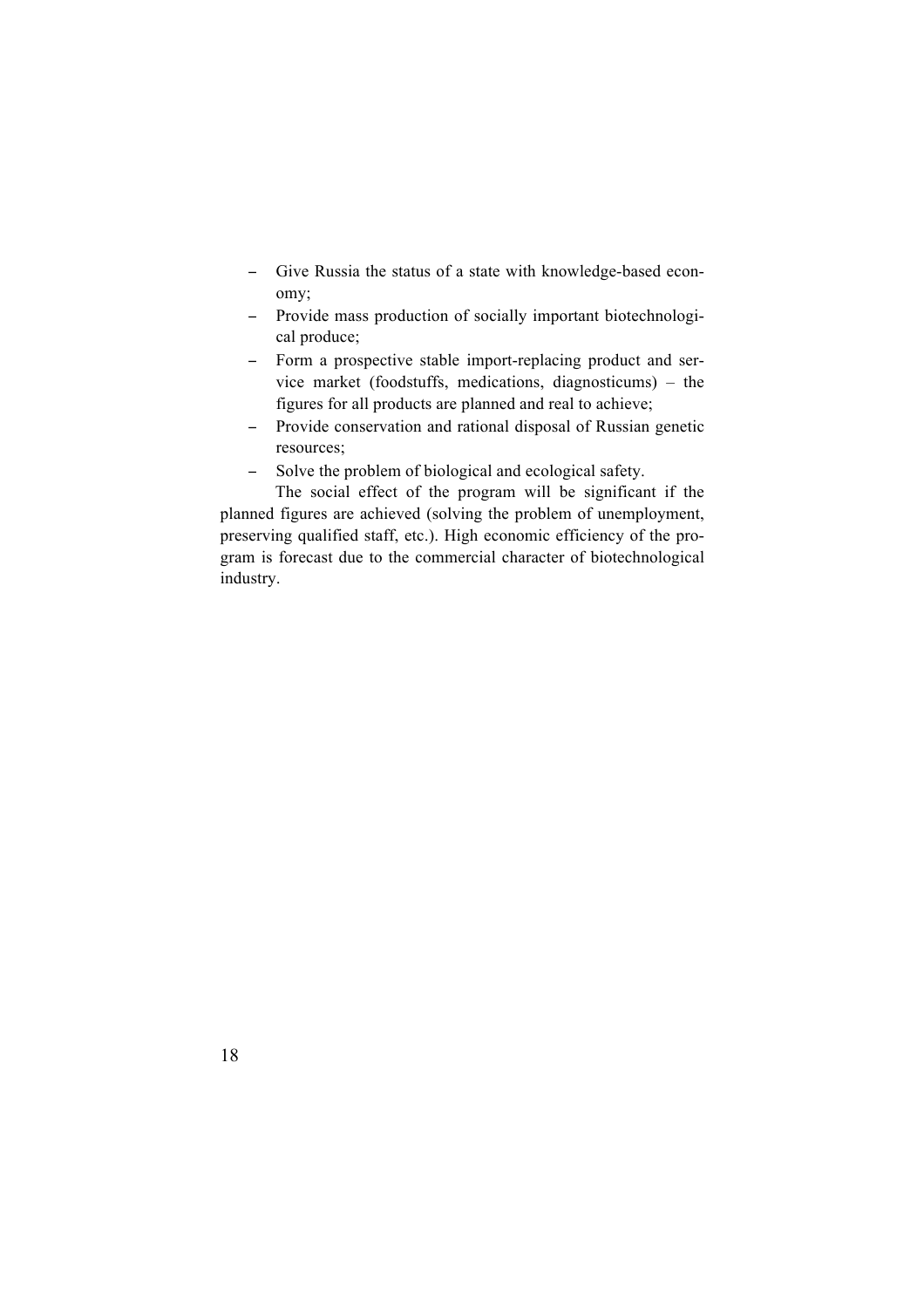# **7. Appendices**

Appendix № 1 to the Program «Development of biotechnology in Russia for  $2006 - 2015$  »

# **PASSPORT**

# **Program «Development of biotechnology in Russia for 2006–2015»**

| Name of thje Pro-<br>gram                  | National Program «Development of biotechnology<br>in Russia for $2006 - 2015$ » |
|--------------------------------------------|---------------------------------------------------------------------------------|
|                                            | $\rightarrow$                                                                   |
| Name, number and                           | Resolution of the second Congress of Russian Soci-                              |
| date of decision to<br>develop the Program | ety of Biotechnologists as of 15.10.2004                                        |
| Program ordered by                         | Russian Y.A. Ovchinnikov Society of Biotechnolo-<br>gists                       |
| Basic designers of                         | Russian Y.A. Ovchinnikov Society of Biotechnolo-                                |
| the Program                                | gists,                                                                          |
|                                            | Union of Biotechnology Enterprises,                                             |
|                                            | Information-analytical center of medical and social<br>problems                 |
| Objective of the Pro-                      | Development of work in theoretical and practical                                |
| gram                                       | biotechnology in Russia based on modern innova-                                 |
|                                            | tive approaches to produce import-replacing do-                                 |
|                                            | mestic biotechnological products.                                               |
| Program Tasks                              | Forming and implementing national priority pro-                                 |
|                                            | jects in biotechnology;                                                         |
|                                            | Developing the theory and methodology<br>for                                    |
|                                            | funadamental biotechnology;                                                     |
|                                            | Introducing the most important achievements in                                  |
|                                            | genomics, bioinformatics, nanotechnology accord-                                |
|                                            | ing to the most important priorities (genetic pass-<br>port, biochips, etc.);   |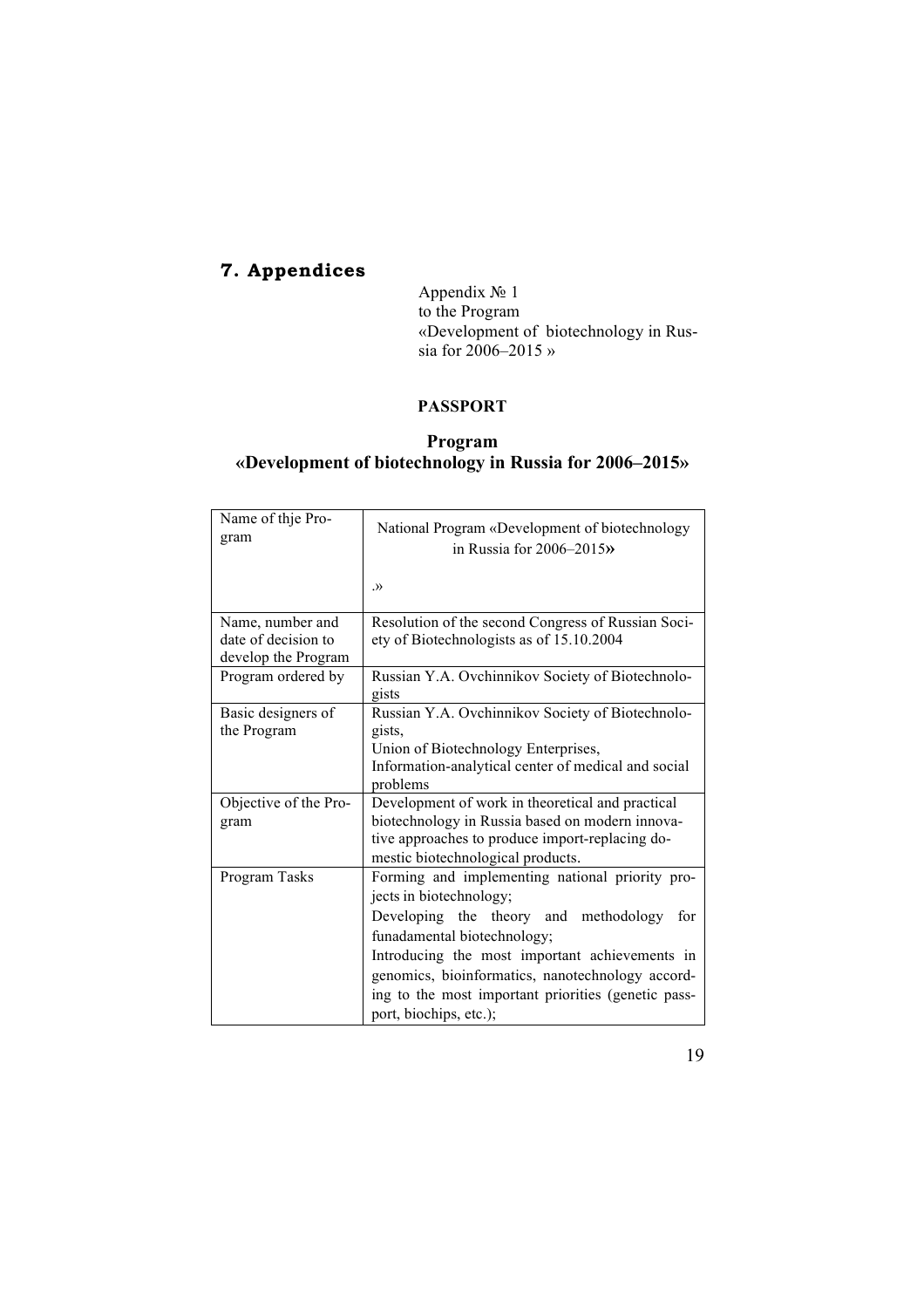|                                                                               | Creating modern educational programs and the sys-<br>tem of staff training for biotechnology;<br>Implementing target practical projects in medical,<br>agricultural, food, ecological, industrial biotechnol-<br>ogy and other directions to provide domestic bio-<br>technological products for the population;<br>Creating an effective legal, economical, informa-<br>tional and organizational basis for biotechnology<br>development.                                                                                                                                                                                                                                                                                                                                                                                                                                                                                                                                                                                                                                                                      |
|-------------------------------------------------------------------------------|-----------------------------------------------------------------------------------------------------------------------------------------------------------------------------------------------------------------------------------------------------------------------------------------------------------------------------------------------------------------------------------------------------------------------------------------------------------------------------------------------------------------------------------------------------------------------------------------------------------------------------------------------------------------------------------------------------------------------------------------------------------------------------------------------------------------------------------------------------------------------------------------------------------------------------------------------------------------------------------------------------------------------------------------------------------------------------------------------------------------|
| Terms for the Pro-<br>gram                                                    | 2006-2015                                                                                                                                                                                                                                                                                                                                                                                                                                                                                                                                                                                                                                                                                                                                                                                                                                                                                                                                                                                                                                                                                                       |
| System of program<br>activities<br>(list of projects and<br>basic activities) | The structure of the Program includes 4<br>parts, solving particular problems.<br>Part1. National priority projects.<br>Part 2. Federal projects.<br>2.1. Stream «Fundamental biotechnology».<br>2.2. Stream «Medical biotechnology».<br>2.3. Stream «Agricultural biotechnology».<br>2.4. Stream «Food biotechnology».<br>2.5. Stream «Industrial biotechnology».<br>2.6. Stream «Ecological biotechnology»<br>2.7. Stream «Legal, economic, informational and<br>organizational support for biotechnology develop-<br>ment».<br>2.8. Stream «Material and technical base for bio-<br>technology».<br>2.9. Stream «Staff training for biotechnology».<br>2.10. FTP «Priority scientific and practical direc-<br>tions in biotechnology (2009-2015)».<br>Part 3. Regional (interregional, district) projects<br>(programs)<br>Part 4. Target projects (non-budget, international,<br>etc. projects). международные и иные проекты).<br>To implement the given parts and streams<br>it is necessary to solve the following particular<br>problems (consequently, in 3 stages)<br>At the first stage (2006-2008): |
|                                                                               | Complex estimation of the state of biotechnology                                                                                                                                                                                                                                                                                                                                                                                                                                                                                                                                                                                                                                                                                                                                                                                                                                                                                                                                                                                                                                                                |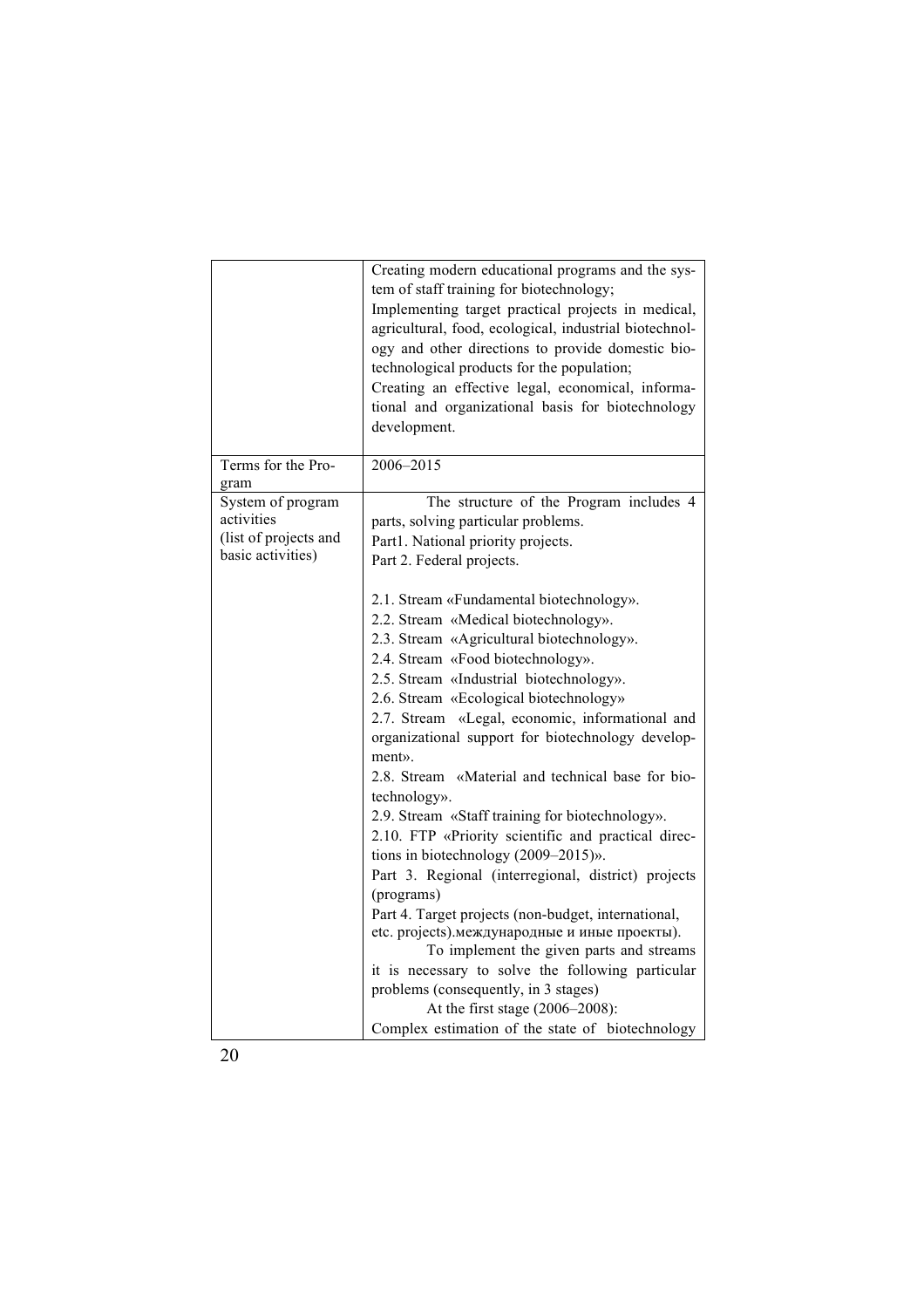| in the country, forming databases, defining priori-                   |
|-----------------------------------------------------------------------|
| ties;                                                                 |
| Working out the questions of fundamental biotech-                     |
| nology;                                                               |
| Perfection of the current and development of the                      |
| new federal and regional legislative base according                   |
| to the tasks of biotechnology including the provi-                    |
| sion for innovations, solution to the intellectual                    |
| property problems, the problems of science towns,                     |
| territories of scientific and technical development,                  |
| $etc.$ .                                                              |
| Forming a list and starting to implement the nation-                  |
| al priority projects in biotechnology, including the                  |
| immediate actions to preserve biological collections                  |
| and genetic resources of Russia, industrial devel-                    |
| opment, etc.                                                          |
| Forming and starting to implement pilot models of                     |
| regional biotechnology projects (programs) in 5-7                     |
| RF regions;                                                           |
| Selecting and implementing ready investment and                       |
| innovation projects;                                                  |
| Development of FTP " Priority scientific and prac-                    |
| tical directions in biotechnology (2009-2015)".                       |
| At Stage II (2009–2011):                                              |
| Full expansion of national priority projects with the                 |
| emphasis on solving the problems of foodstuff sup-                    |
| plies and ecologically clean nutrition, improvement                   |
| of life quality on the basis of modern biotechnolo-                   |
| gy;                                                                   |
| Wide-scale implementation of regional and interre-                    |
| gional projects (programs) in biotechnology across                    |
| about 30 regions of the RF;                                           |
| Launching the domestic production of biodrugs for                     |
| diagnostics, treatment and prophylactics of socially                  |
| important diseases (biogenerics, vaccines, diagnos-                   |
| ticums, etc.);                                                        |
| Start of implementation of the FTP " Priority scien-                  |
| tific and practical directions in biotechnology<br>$(2009 - 2015)$ "; |
|                                                                       |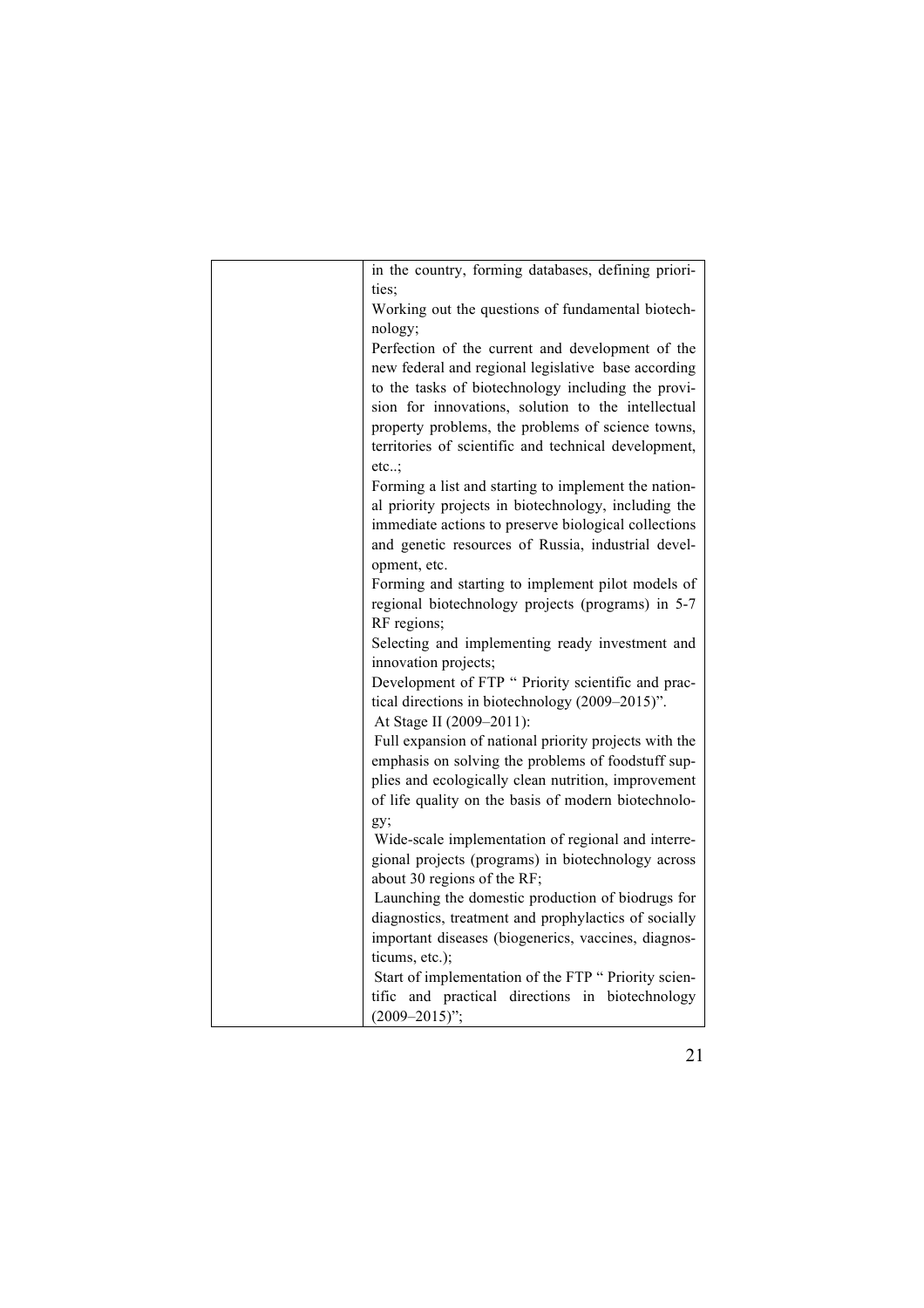|                                | Solving practical problems of ecological biotech-                                                                                                                                                                                                                                                                                                                                                                                                                                                                                                                                               |
|--------------------------------|-------------------------------------------------------------------------------------------------------------------------------------------------------------------------------------------------------------------------------------------------------------------------------------------------------------------------------------------------------------------------------------------------------------------------------------------------------------------------------------------------------------------------------------------------------------------------------------------------|
|                                | nology;<br>Solving present-day problems in biological diversi-                                                                                                                                                                                                                                                                                                                                                                                                                                                                                                                                  |
|                                | ty and biosafety;                                                                                                                                                                                                                                                                                                                                                                                                                                                                                                                                                                               |
|                                | Perfection of the innovation system of biotechnol-                                                                                                                                                                                                                                                                                                                                                                                                                                                                                                                                              |
|                                | ogy;                                                                                                                                                                                                                                                                                                                                                                                                                                                                                                                                                                                            |
|                                | Creating a modern system of staff training and re-<br>taining for biotechnologists.                                                                                                                                                                                                                                                                                                                                                                                                                                                                                                             |
|                                | At stage III (2012-2015.):                                                                                                                                                                                                                                                                                                                                                                                                                                                                                                                                                                      |
|                                | Wide-scale implementation of national priority<br>projects, including those in energetics with intro-<br>duction of 5% volume of bioethanol and biodiesel<br>in the structure of fuel balance, in chemistry – tran-<br>sition to renewable raw materials, not less than                                                                                                                                                                                                                                                                                                                         |
|                                | $10\%;$                                                                                                                                                                                                                                                                                                                                                                                                                                                                                                                                                                                         |
|                                | Mass production of biotechnology produce with the<br>target to replace import by 30%, including fer-<br>ments, biopesticides, polysaccharides, etc.;<br>Finishing the implementation of the FTP "Priority<br>scientific and practical directions in biotechnology<br>$(2009 - 2015)$ ";<br>Introduction of the latest achievements in ge-<br>nomics, bioinformatics and nanotechnologies ac-<br>cording to the most important priorities;<br>Creating a system of providing the ecological well-<br>being using biotechnology;<br>Forming a chain of bioresource centers across the<br>country. |
|                                |                                                                                                                                                                                                                                                                                                                                                                                                                                                                                                                                                                                                 |
| Responsible organi-<br>zations | M.M. Shemyakin and Y.A. Ovchinnikov Institute<br>of bioorganic chemistry RAS,<br>Puschino Scientific Center RAS,                                                                                                                                                                                                                                                                                                                                                                                                                                                                                |
|                                | N.I. Vavilov Institute of general genetics RAS,                                                                                                                                                                                                                                                                                                                                                                                                                                                                                                                                                 |
|                                | GosNIIgenetika,                                                                                                                                                                                                                                                                                                                                                                                                                                                                                                                                                                                 |
|                                | Institute of microbiology ME RF,                                                                                                                                                                                                                                                                                                                                                                                                                                                                                                                                                                |
|                                | "Biodrug" PLC,                                                                                                                                                                                                                                                                                                                                                                                                                                                                                                                                                                                  |
|                                | "Vostok" PLC,                                                                                                                                                                                                                                                                                                                                                                                                                                                                                                                                                                                   |
|                                | "Bioprocess" group of companies LLC,<br>"ChimRar" LLC,                                                                                                                                                                                                                                                                                                                                                                                                                                                                                                                                          |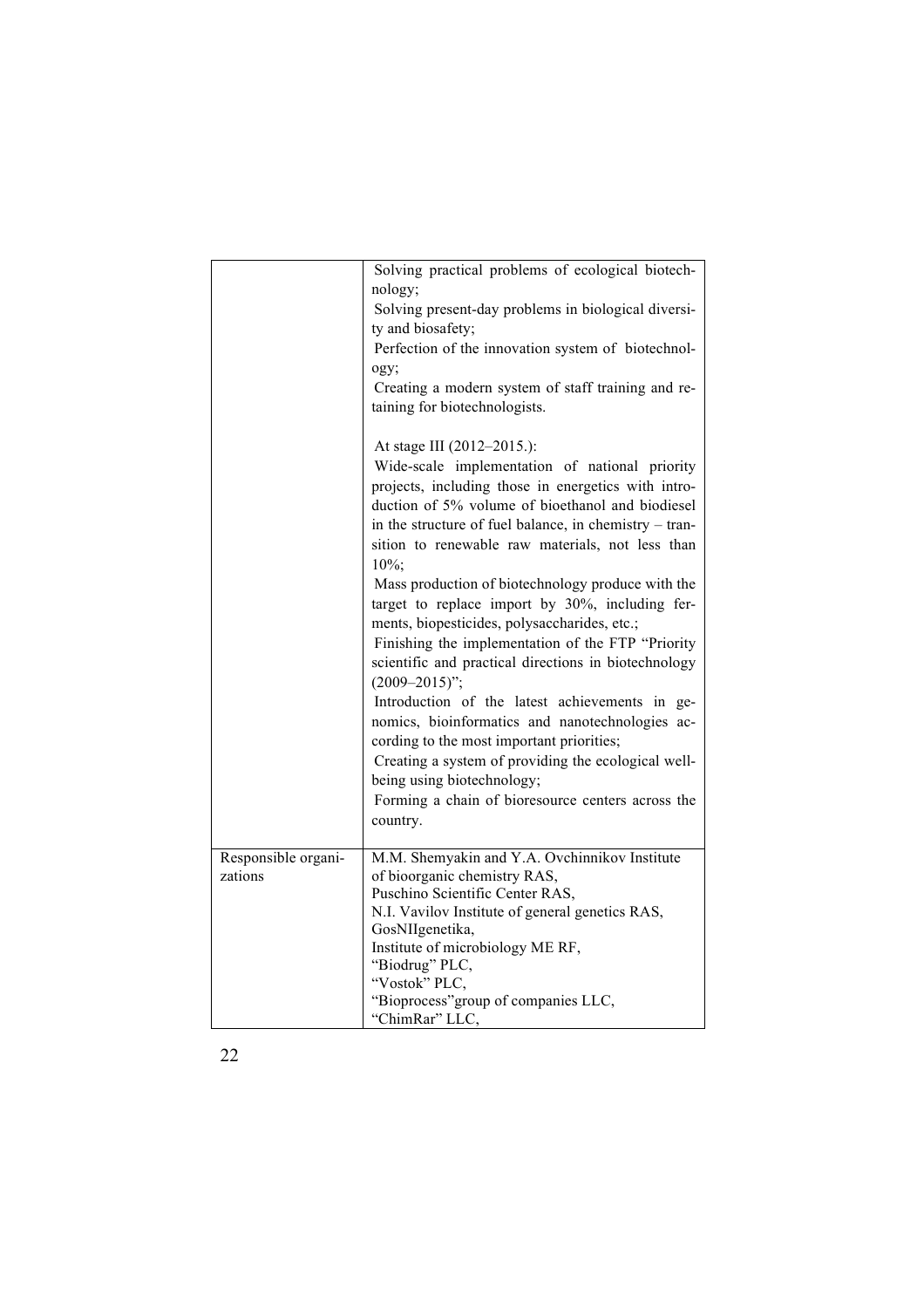|                        | organizopганизации, выбранные на конкурсной           |
|------------------------|-------------------------------------------------------|
|                        | основе                                                |
| Volume and sources     | Financing of the Program                              |
| of finance for the     | 2006-2015                                             |
| Program                | total $-150000,0$ million rubles,                     |
|                        | including:                                            |
|                        | federal budget $-15000,0$ million rubles;             |
|                        | RF regional budgets $-45000,0$ million rubles;        |
|                        | Non-budget sources - 90000,0 million rubles           |
| Expected final results | Give Russia the status of a state with knowledge-     |
| of the Program         | based economy;                                        |
|                        | Provide mass production of socially important bio-    |
|                        | technological produce;                                |
|                        | Form a prospective stable import-replacing product    |
|                        | and service market (foodstuffs, medications, diag-    |
|                        | nosticums) – the figures for all products are planned |
|                        | and real to achieve;                                  |
|                        | Provide conservation and rational disposal of Rus-    |
|                        | sian genetic resources;                               |
|                        | Solve the problem of biological and ecological        |
|                        | safety.                                               |
|                        |                                                       |
| Organization and       | To organize assistance to the implementation of the   |
| control system of the  | Program the Russian Biotechnology Organization        |
| Program                | creates an assistance group (coordination group)      |
|                        |                                                       |
|                        | with a two-level expert council.                      |
|                        | The budget component of the program is controlled     |
|                        | according to the current legislation and normative    |
|                        | acts. In case of opening financing from the state     |
|                        | budget the corresponding organization structure is    |
|                        | created (the board of directors, coordination coun-   |
|                        | cil, etc.).                                           |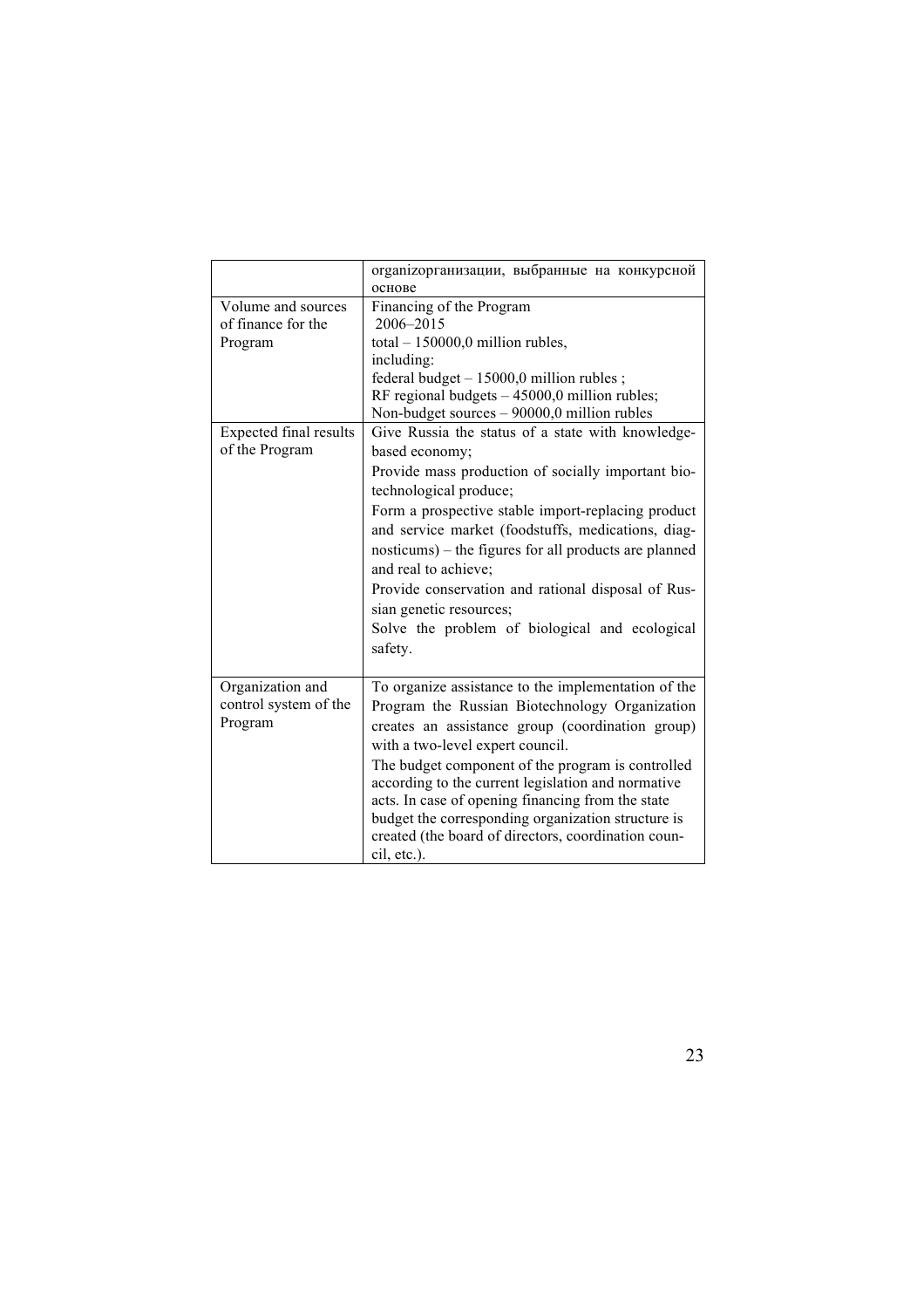## **8. Explanatory note**

**to the national program "Development Of Biotechnology In The Russian Federation For 2006–2015" (based on state-private partnership)**

### **1. Introduction.**

As well as informatization biotechnology has become one of the main scientific and practical directions of the  $21<sup>st</sup>$  century, which define the level of world civilization. Hence development of biotechnology is a strategy objective for Russia, necessary to establish the status of a great empire..

Products, obtained by means of industrial biotechnology are used almost in all the branches of national economy: medicine (antibiotics, hormones, vaccines, ferments, diagnostic systems), agriculture (feed protein, amino acids, means of protection for animals and plants), food industry (leaven, spirit, glucose syrups), chemical industry (polysaccharides, biodegrading polymers, biocatalysts), energetic industry (bioethanol, biogas, biodiesel), ecology (bioremediation and preserving biological diversity).

Besides solving the current and short-term problems biotechnology is important as a means of solving long-term problems, such as transition to renewable raw materials. This objective is itself a global geopolitical task because of the lack of natural mineral resources, the changes in climate and the population growth, and it has to be achieved by the humankind on the whole and the separate states in particular. The leading world countries (the USA, the UK, China) have already approved the corresponding programs, Russia still hasn't got one.

It is worth noting that the world financial circles, the state leaders , the leading scientists and experts and the public recognized the key role of biotechnology in the new century long ago**.** It can be seen by the investments into the branch, the market growth for biotechnological production, the improvements in legislation, etc There has also appeared the term "bio-based economy", i.e. economy based on biology and industrial biotechnology.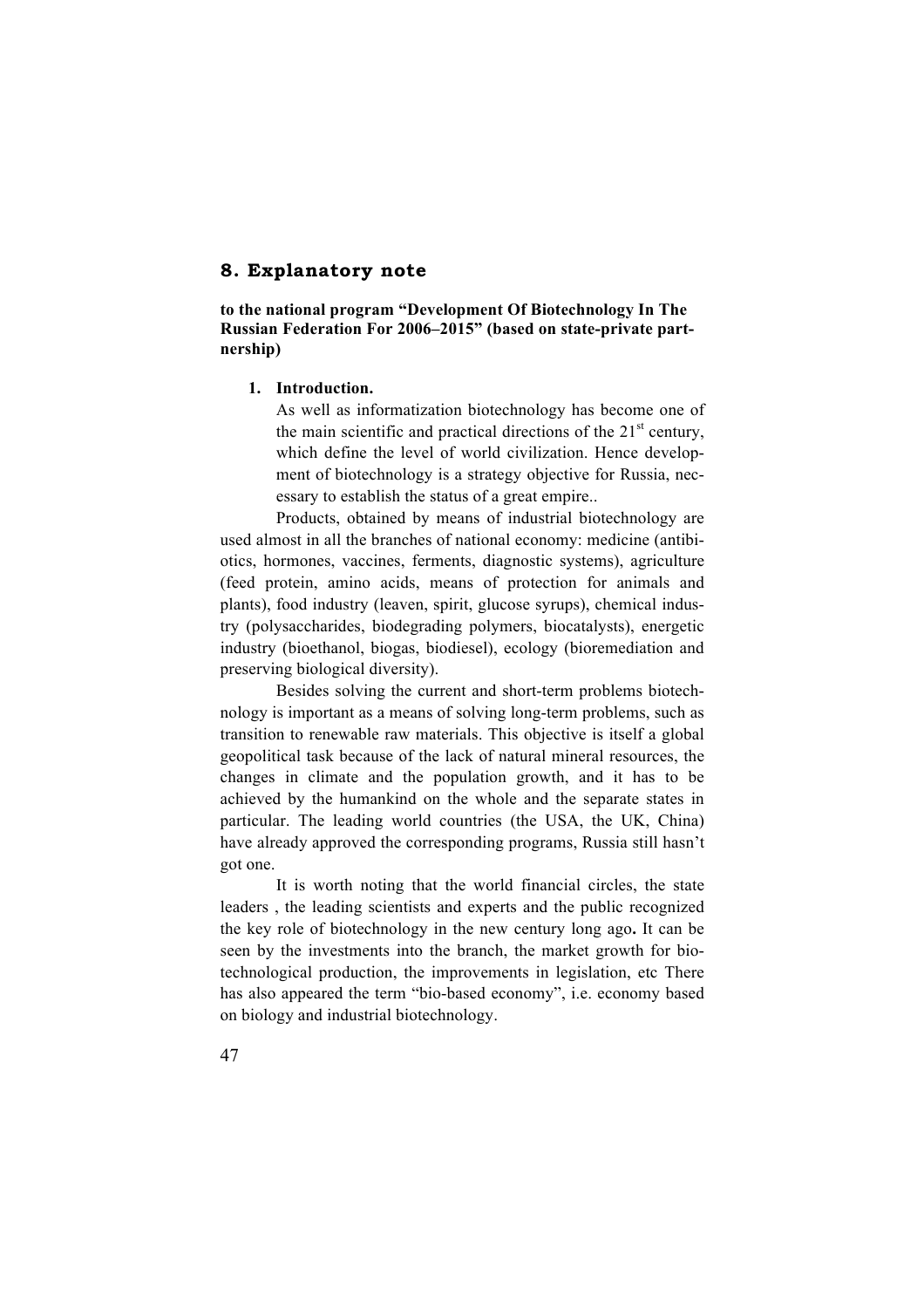Unfortunately, Russia is an outsider here according to all the formal indicators. The share of Russia in the world volume of biotechnological production is less than 0,2%, although 25 years ago the figure was 5%. At the same time a paradox can be noted – the material base, the staff and the scientific workers of the branch which was once the leading one in the country have been retained.

Over the last few years the situation has come to be adequately estimated by the government, the society and the business representatives. As a result of activities in the field part of biotechnological production can replace imported products (immune biological drugs, veterinary drugs). Nevertheless on the whole the situation in the range of biotechnological products is extremely unpleasant for Russia, with an almost 100% dependence on the import (insuline, antibiotics, amine acids, etc.). The scientific community and the ministries and departments monitoring the life sciences, including biotechnology, have expressed stable interest and constantly supported biotechnology (there are projects in FTP, grants, target budget financing, etc.), but the efficiency of investments is insignificant and it doesn't correspond to the level of the branch objectives.

Having estimated the present state of domestic biotechnology, the Russian Biotechnology Organization has proposed an initiative of creating a long-term state complex program based on different tools of budget and non-budget support and aimed at the accelerated development of biotechnology in the country. Over the last two years the experts have developed the concept, structure and methods of implementing the program, which got the name of the Program of stateprivate –public partnership "Development Of Biotechnology In The Russian Federation For 2006–2015".

### **2. The Concept of the Program.**

The main idea of the Program consists in integration of the state, business and public opportunities to promote biotechnology and implementation of priority projects on the state and regional level to solve the economic and social problems. The Program is settled for 10 years and includes a list of up-

to-date project proposals and sub-programs, arranged according to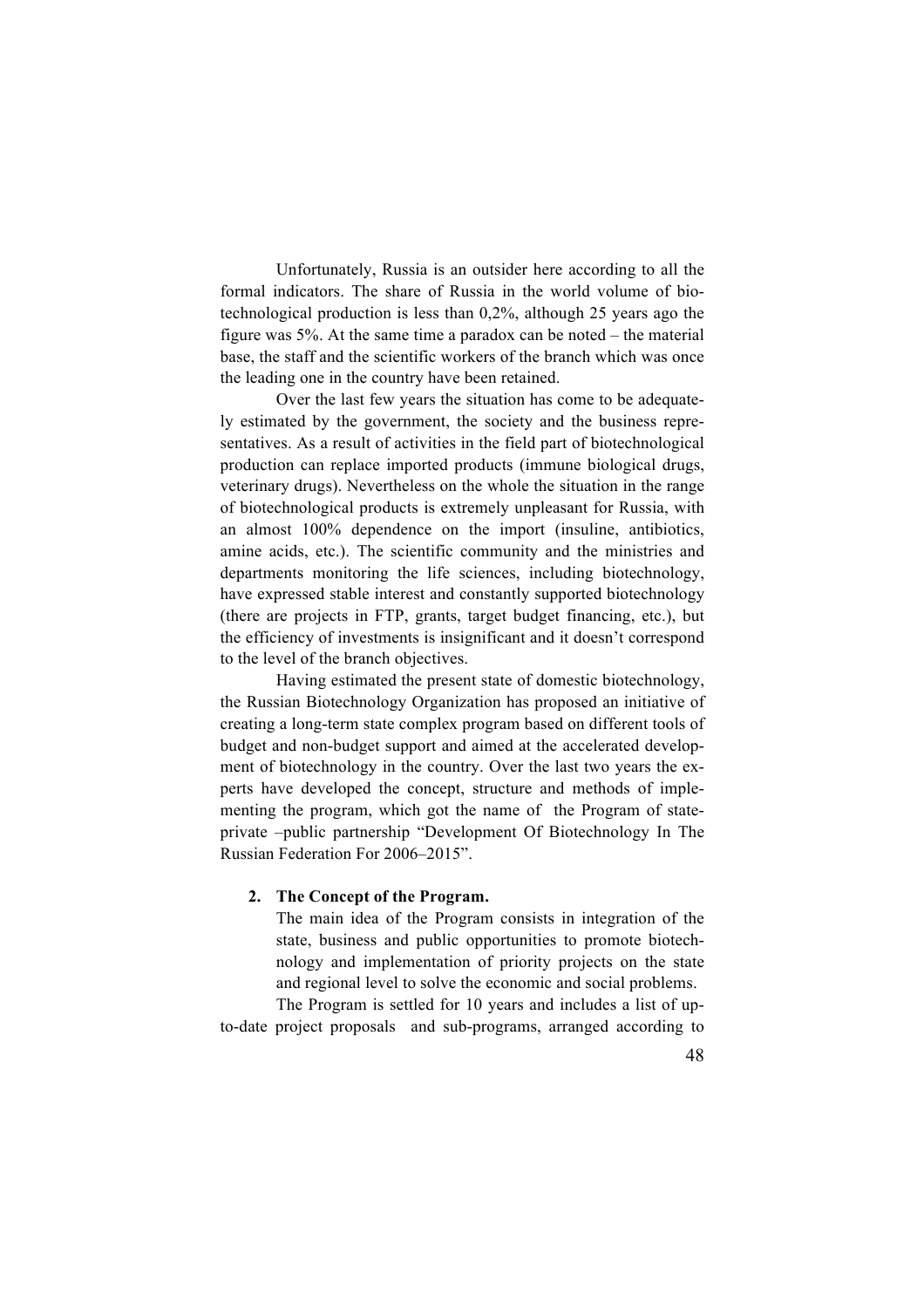their priority: from the national (state) to the regional and ordinary state projects.

The Program is structured according to the traditional program-target principle, accepted in the budget state federal and regional programs (FTP, RTP). This way of planning and concentration of sources has proved to be effective before and at present. First of all the designers tried to avoid isolation, inconsistence and insufficiency of target development for the program activities, which is characteristic of most existing programs.

The proposed program clearly indicates the main target, the tree of targets and particular tasks and quantity parameters which have to be achieved within its implementation period and at the end of it.

The Program includes a set of interconnected projects, each of them subjected to expertise and estimation of the degree of preparedness and sources of finance. For each project the business-plan, technical task, etc. are developed. It gets a co-ordinator in charge (manager). It is supposed to have regular re-expertise and program correction and exclude non-prospective projects to include the new ones.

The special information and organizational support and interaction with the legislative and executive bodies of the federal and regional levels are an important aspect of the present program.

One of the relevant features of the Program consists in the presence of a package of regional sub-programs and projects which allow to involve a large number of RF regions having the opportunity to develop biotechnology locally into real activities. The federal center, the principals and the co-ordinators of the Program will have to provide modern methods, highly professional staff and assist in development of inter-regional co-operation and trade markets.

### **3. The Structure.**

The Program is based on the following approaches:

The program is to become a system integrator of existing projects and programs and a self-developing mechanism generating new ideas, project proposals and investment (innovation) projects of different degree of preparednessи;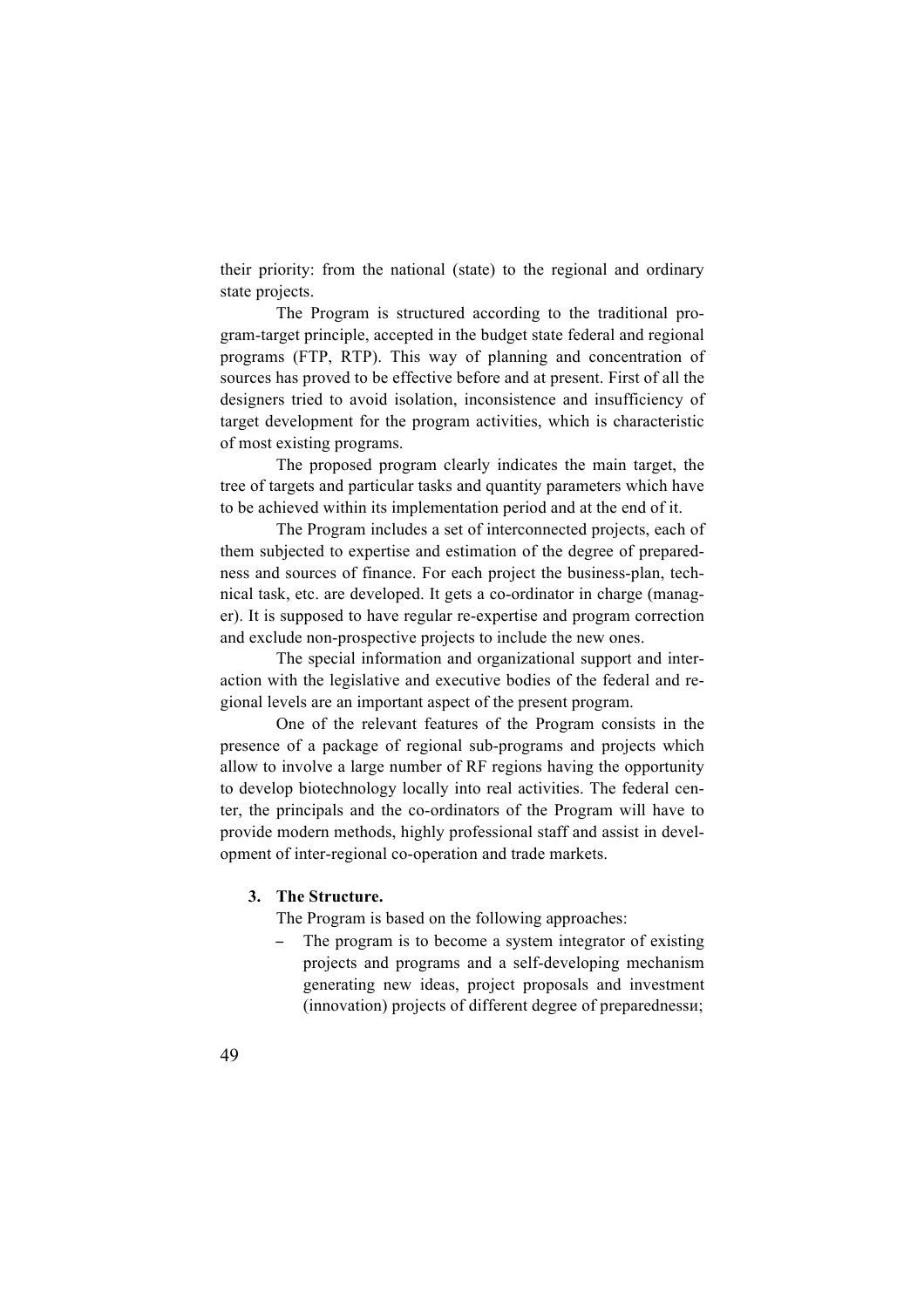- The program has an indicating character, formulates priority ideas and objectives, defines possible ways of implementing (planned costs, supposed sources of finance, outlets, forecasts, informational backup, etc.);
- The program is to include regional projects with specialization, opportunities for inter-regional co-operation and solving federal problems; in this relation it can be viewed as one of the elements of space development of Russia.

The Program consists of 4 sections:

- National priority projects;
- − Federal projects
- Regional (inter-regional, district) projects (programs);
- Target projects (non-budget, international, etc. projects).

The section "National priority projects" includes 6 projects, selected by experts, including the extra-important preserving of national biologic and microbiologic collections and the prospect of forming National bioresource centers. It also includes such projects as transition of energetics and chemical industry to renewable raw materials (biodiesel, biodegrading polymers, biocatalysts, etc.), large-scale production of feed protein for animal farming and poultry, developing large-scale production of glucose syrups for food industry.

The section "Federal projects" includes 10 streams, such as fundamental biotechnology, medical, agricultural, food, industrial, etc. Biotechnology, and also the FTP "Priority scientific and practical directions of biotechnology (2009-2015)", which is to be developed in the next 2-3 years and will include the questions of methodology, legislative backup and co-ordination

The section, devoted to the regional projects is to include 5-7 region at the first stage of implementation and then the number is to become 30.

The section "Target projects" includes non-budget projects ready for implementation and also projects for international cooperation in biotechnology with different states (the CIS, the EU, China, India, the USA, Latin America).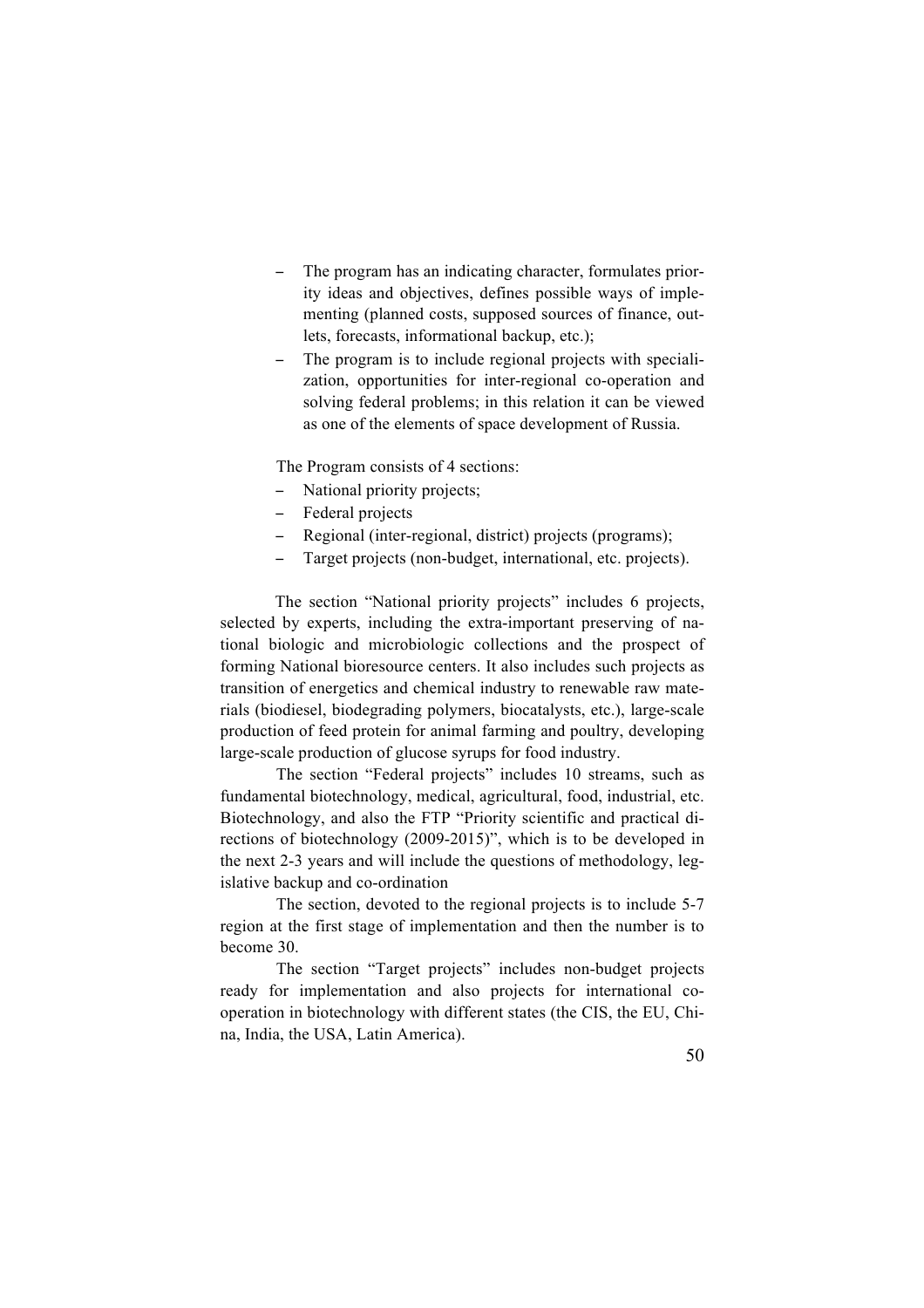All the sections and streams include a list of projects with estimated costs, possible sources of finance and degree of preparedness.

### **4. Implementation tools. Financing.**

The present Program has in fact no precedents – it is targeted at uniting state and non-state mechanisms, aimed at one target: to overcome the crisis in domestic biotechnology and make it an efficient tool providing material well-being of the country and creating a society based on knowledge. In fact, an experimental model of forming and implementation of interdisciplinary program **based on state-private partnership** is being created, which has many times been decklared necessary by the state leaders.

The necessity of implementation of this program is set by rigid time limits. If the state, business and society don't unite the efforts to develop the most prospective hi-technologies, including biotechnology, within the next 5-7 years, our country will take the place of raw material source for transnational corporations for the next few decades. This is particularly important as Russia is going to become a WTO member.

Hence the Program gives priority to ready investment projects. Such projects have already been prepared by a number of organizations in the Union of Biotechnology Enterprises ("Vostok" PLC, "Bioprocess" group of companies LLC, "Medic-technological holding" PLC, "Biodrug" PLC, FSUE SIU "Microgene", etc.) In case organizational issues are discussed, including outlets, legal provision of taxing preferences and favorable loans, etc. they can provide the vital drugs for medicine, agriculture, etc. (see business-plans for the corresponding volumes).

The Russian Biotechnology Organization, being the main designer and coordinator of the Program places high expectancies on domestic organizations using new hi-technologies, such as "ChimRar" LLC, Medical center "Avitsenna" PLC, etc., which are integrated in the world market and may be useful for the development of Russian biotechnology.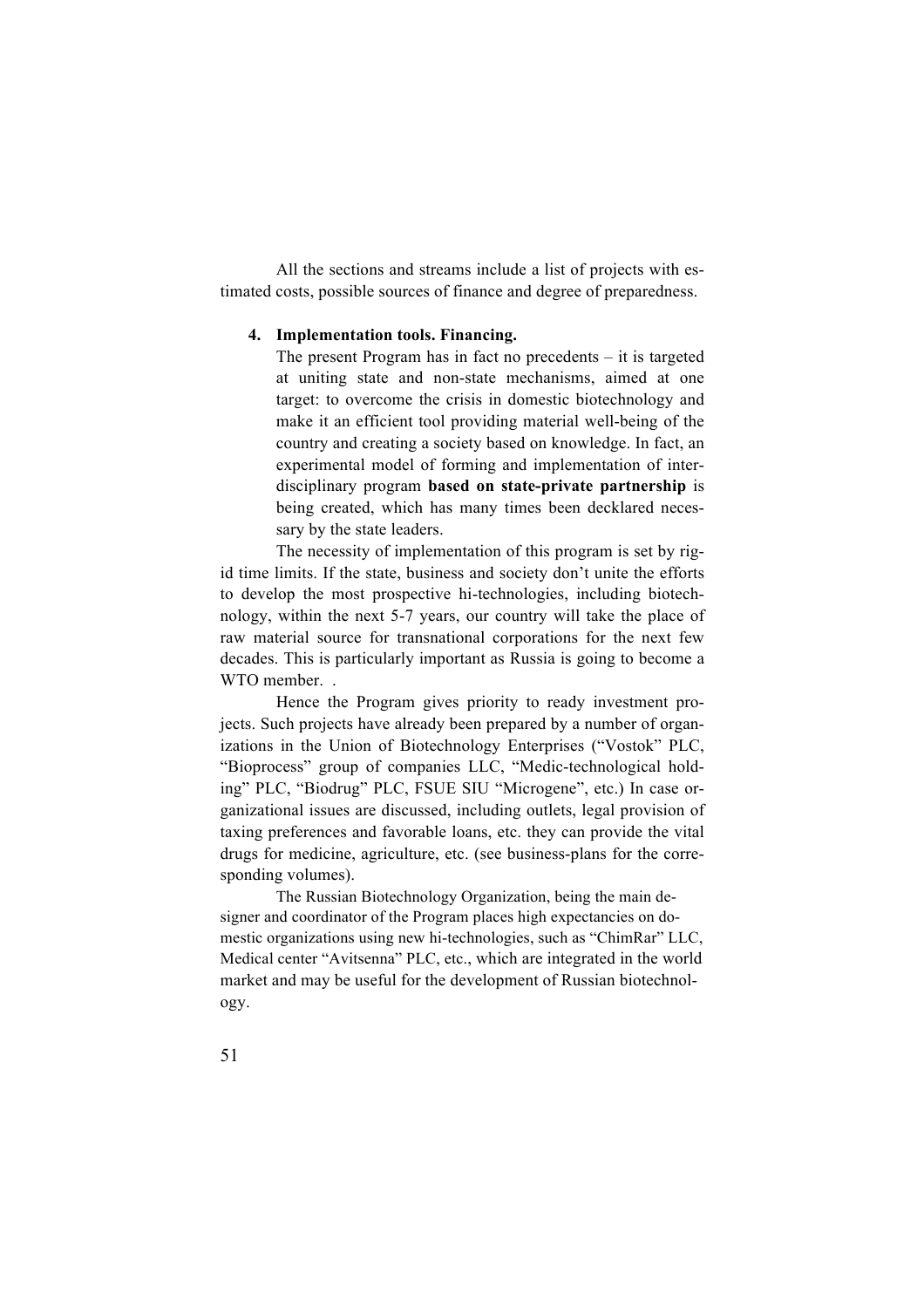Becoming part of the Program gives each participant the following bonuses: using the databases of the Russian Y.A. Ovchinnikov Society of Biotechnologists; ability to attract additional investments, HR assistance, development of consolidated state-private positions to perfect legal and economic federal and regional mechanisms.

A special place in the Program is devoted to supporting high quality domestic inventions, e.g. production of gene-engineering insulin (IBCh RAS), industrial microbiological synthesis of a number of biologically active substances (State SRI Genetics), producing recombinant proteins for medicine, including hepatitis and AIDS treatment (SSC "Vector", SRI OChBP), wide-scale production of therapeutic monoclonal antibodies (Russian cardiology SIC), etc. Here the question of finance can be solved using the budget or attracting nonbudget investors.

The greatest need for finance is in the implementation of the part "National priority projects". It has been preliminary estimated that the projects here will require over 60 billion rubles for 10 years. It is clear that it will be a long-term investment which is impossible without the key role of the state. At the same time, state activity will provide attractiveness for private investors. Implementation of this part of the program even incomplete will in fact be enough for the country to overcome the crisis in biotechnology.

The key principle of Program financing is to create an efficient state-private partnership mechanism and to plan the projects in a flexible way. The projects to be included in the program are selected individually, considering the balance of interests and share of the clients and providers.

On the whole the Program financing is planned in the following proportions: the total financing is 150000 million rubles, including 15000 million rubles (10%) from the Federal budget, 45000 (30%) million rubles from the regional budgets and 90000 million rubles (60%) from non-budget sources. These planned figures are given for estimation, real financing will be carried out as the investments are attracted.

The Foundation for domestic biotechnology support is planned as one of the sources of finance for the Program.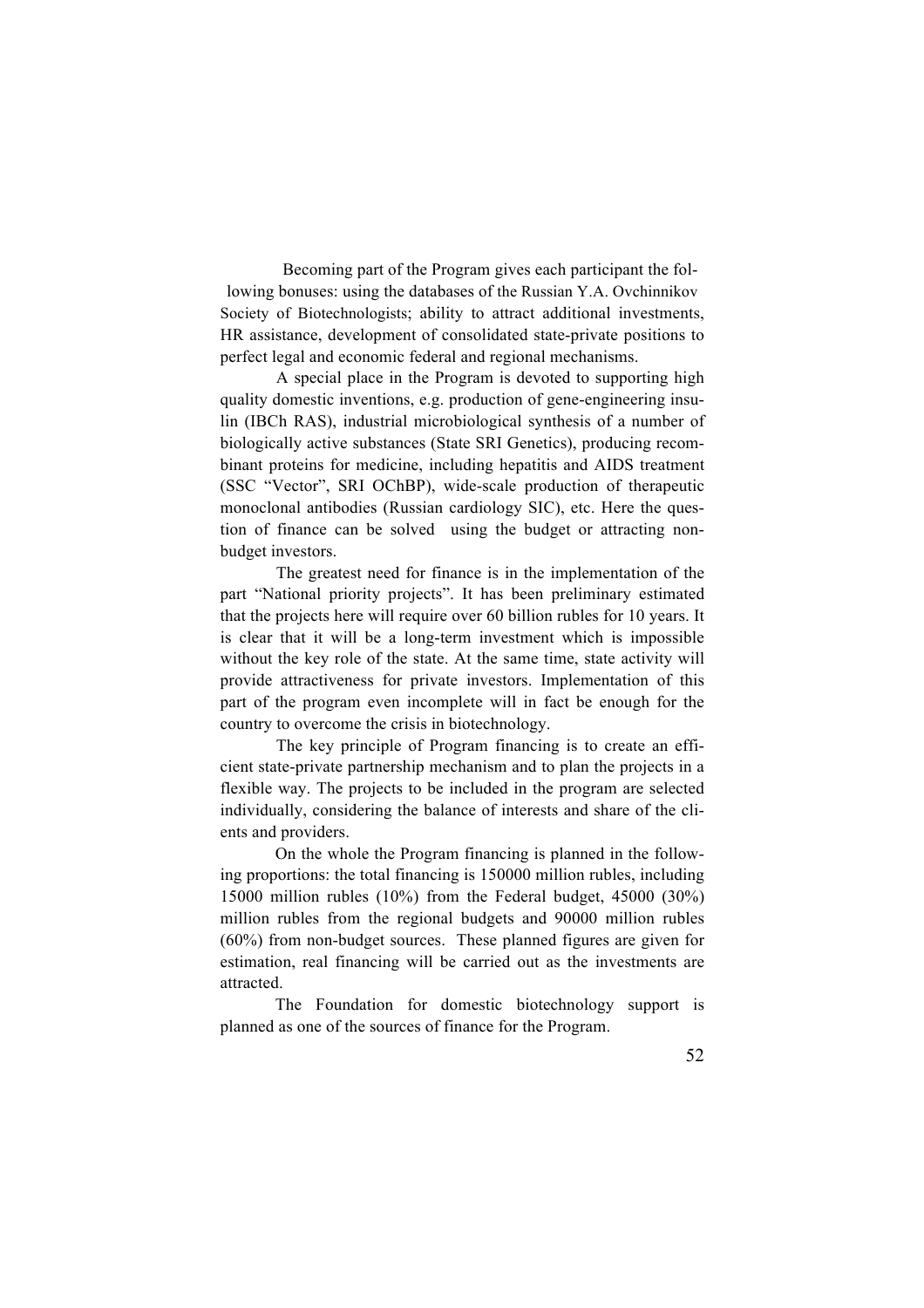### **5. Expected results.**

The implementation of the program will solve the following problems:

- − Give Russia the status of a state with knowledge-based economy;
- − Provide mass production of socially important biotechnological produce;
- − Form a prospective stable import-replacing product and service market (foodstuffs, medications, diagnosticums) – the figures for all products are planned and real to achieve;
- − Provide conservation and rational disposal of Russian genetic resources;
- Solve the problem of biological and ecological safety.

The social effect of the program will be significant if the planned figures are achieved (solving the problem of unemployment, preserving qualified staff, etc.)

The projects of the program are on the most part highly commercial, in some cases reinvestment in the area is possible within the 10 years. According to specialists, the average term payback is no more than 5 years. Besides, it is forecast, that the total price for biotechnological produce of the program participants will be about 300 billion rubles by 2015.

#### **6. Informational and organizational support.**

The unusual character of the program (the principle of stateprivate partnership is meant) suggests special conditions for organizational assistance. The role of informational support becomes more important as the analysis will be required for the projects outside the Program as well as for the ones in it, and the market for biotechnology products as well has to be constantly monitored. The methods of economic and mathematical modeling and making middle and long-term forecasts will be widely used.

To provide these tasks the Russian Biotechnology Organization has the necessary expert staff and database, including the latest server tech-

nologies.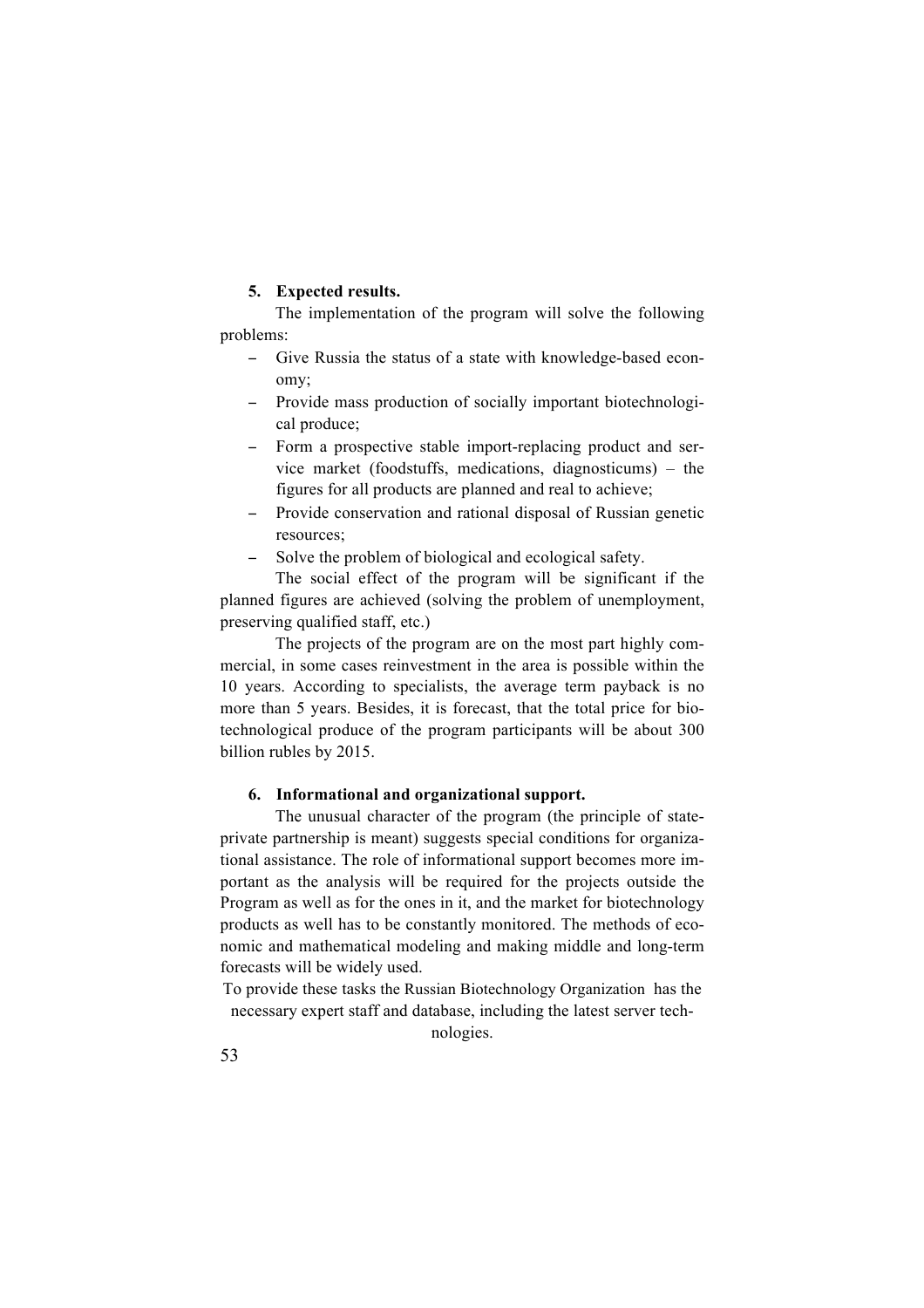Project selection will be done by assistance group with a twolevel expert council.

The budget component of the program is controlled according to the current legislation and normative acts. In case of opening financing from the state budget the corresponding organization structure is created (the board of directors, coordination council, etc.).

The assistance group of the Program, the Central Government of the Russian Biotechnology Organization, the Expert council for biotechnological industry of the RF State Duma will carry out constant monitoring of open domestic and foreign grant competitions in biotechnology. The mechanism of gathering information through partnership with other public organizations, associations, academies in the RF and other countries (the Society has partnership relations with some of them – RAS EFB). will also be used.

### **7. Interaction with State authorities.**

The national, federal and regional projects will be formed in close interaction with the corresponding state structures. The federal level will be implemented through interaction with the RF State Duma, The RF Government, profile ministries and departments**.** At present the Russian Biotechnology Organization has contacts with most of them. The regional level is provided through interaction with the legislative and executive bodies of the regions.

### **8. Forecasts (different scenarios for biotechnology development in Russia).**

The Russian Biotechnology Organization has done preliminary estimation of forecast scenarios for prospects of biotechnology development in Russia and its influence on the social and economic status of the country. There are 2 ways – not interfering or actively supporting biotechnology.

The possible scenario of the country development in case domestic biotechnology is not supported (including the case of not accepting a special national program).

Dependence upon import for the vital medical drugs (antibiotics, hormones – insulin, etc., oncological and antivirus drugs);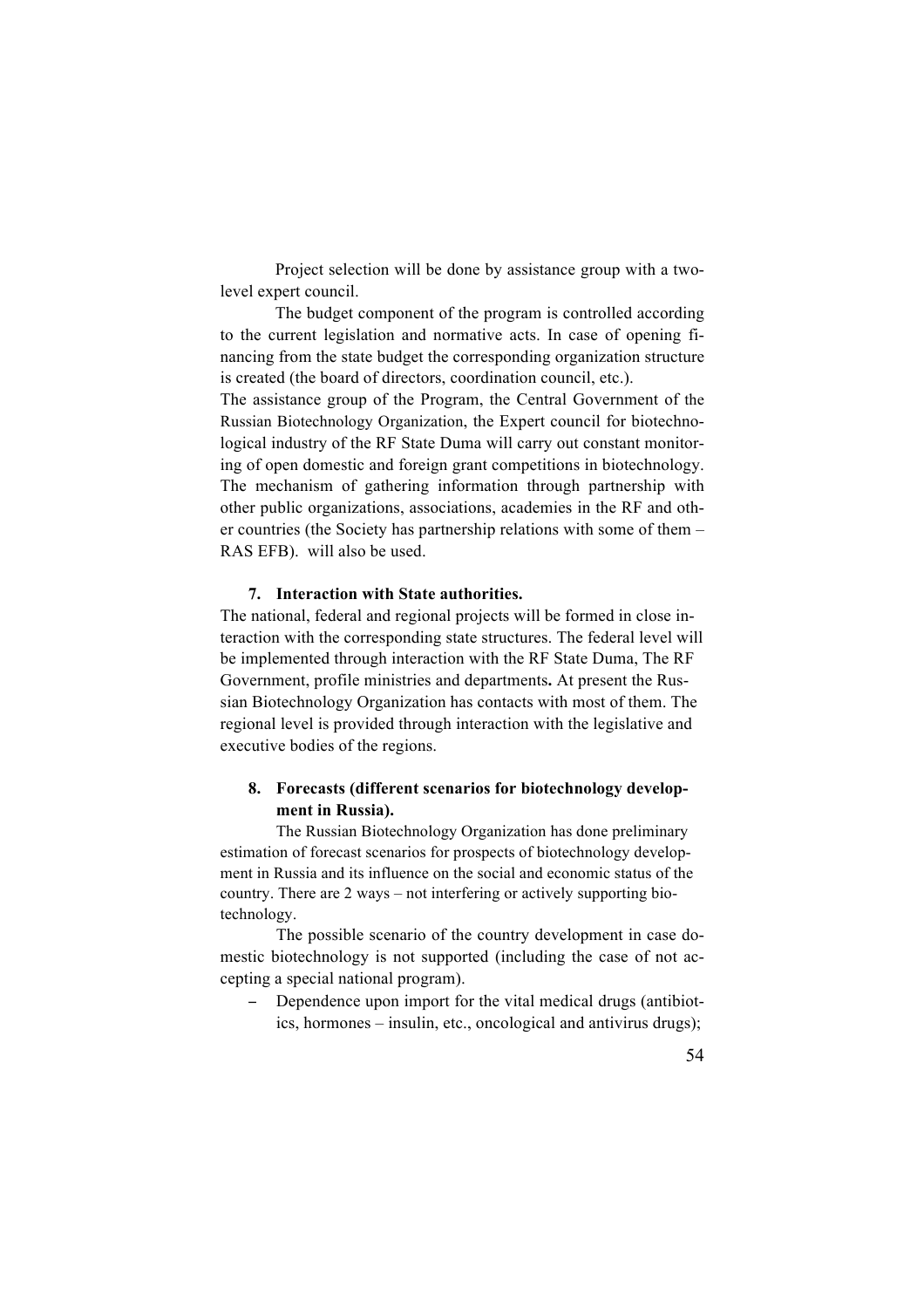- − Deficit of optimal nutrition for the population;
- − A drop in life quality and its progressive decrease for most of the population;
- − A growing load of ecological and energy problems;
- − Absence of basis of counteraction towards bioterrorists and solving the problem of biosafety on the whole;
- − Economical backlog and loss in qualified staff. The alternative way of development in case of domestic biotechnology support (in case of accepting a special national program):
- − Import replacement by not less than 20% for the vital medications;
- − Providing high quality foodstuffs for the population;
- − Increase of life quality according to the modern level of science and practice;
- − Solving the problems of biodegrading, reconstruction of energetic and chemical industry based on renewable raw materials (not less than  $10\%$ );
- − Introducing new technologies to the system of bioterrorism counteraction and providing biosafety;
- − Increase of economical state and solving the problem of unemployment.

## **9. Conclusion.**

Thus, biotechnology is one of the powerful forces of raising national economy. The competition in biotechnology is growing all over the world. Each country is trying to find its place in this race, have its own face, get its "biotechnological passport". According to experts, it is the level and state of biotechnology development that will be one of the important criteria of estimation for the development of a country in the  $21<sup>st</sup>$ century.

Development of biotechnology is in many ways defined by the needs of the market, as the demand for foodstuffs, medications, energy, etc. is constantly growing. It may seem that being highly